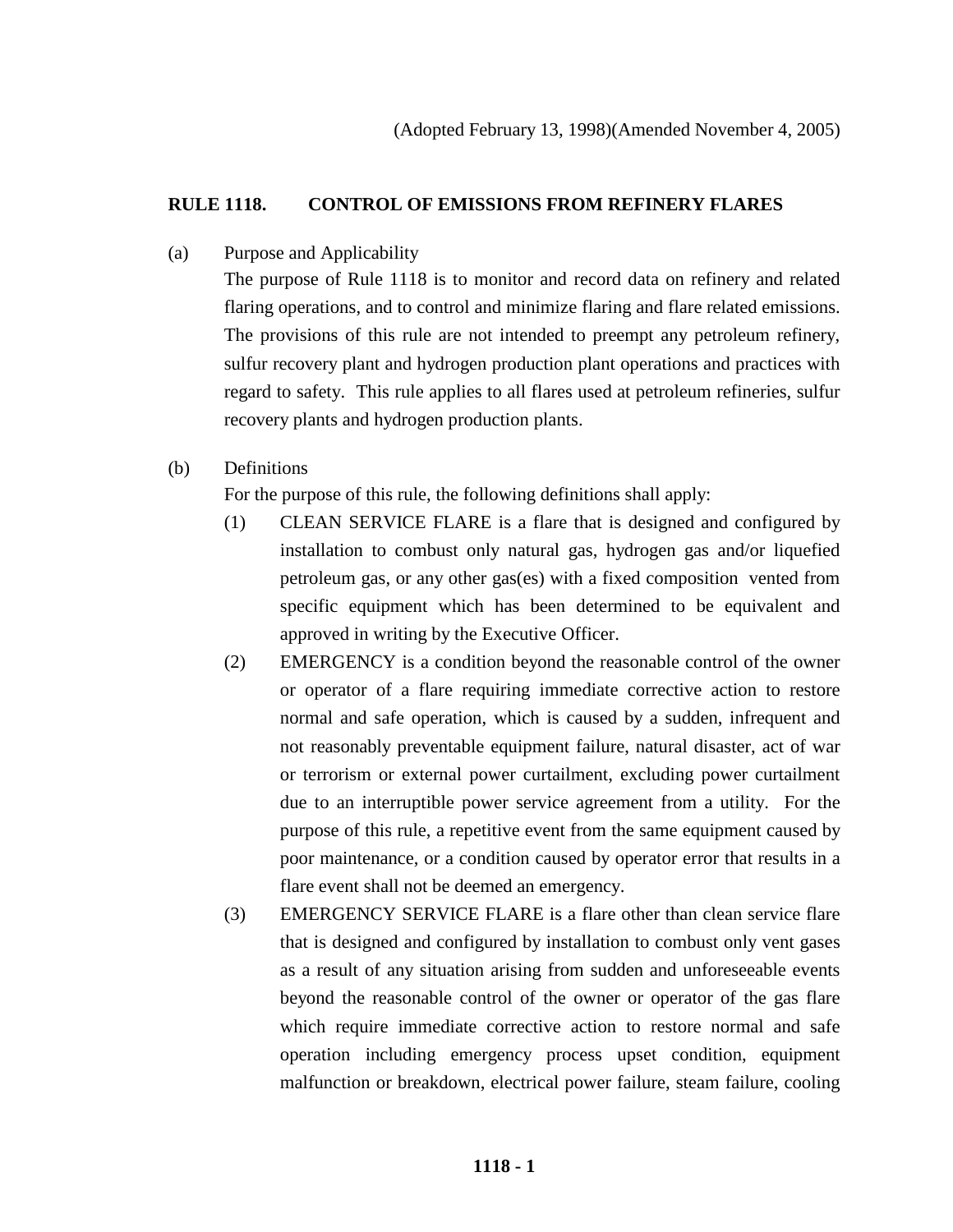air or water failure, instrument air failure, reflux failure, heat exchanger tube failure, loss of heat, excess heat, fire and explosion.

- (4) ESSENTIAL OPERATIONAL NEED is an activity determined by the Executive Officer to meet one of the following:
	- (A) Temporary fuel gas system imbalance due to:
		- (i) Inability to accept gas compliant with Rule 431.1 by an electric generation unit at the facility that produces electricity to be used in a state grid system, or
		- (ii) Inability to accept gas compliant with Rule 431.1 by a third party that has a contractual gas purchase agreement with the facility, or
		- (iii) The sudden shutdown of a refinery fuel gas combustion device for reasons other than poor maintenance or operator error;
	- (B) Relief valve leakage due to malfunction;
	- (C) Venting of streams that cannot be recovered due to incompatibility with recovery system equipment or with refinery fuel gas systems, including supplemental natural gas or other gas compliant with Rule 431.1 that is used for the purpose of maintaining the higher heating value of the vent gas above 300 British Thermal Units per standard cubic foot. Such streams include inert gases, oxygen, gases with low or high molecular weights outside the design operating range of the recovery system equipment and gases with low or high higher heating values that could render refinery fuel gas systems and/or combustion devices unsafe;
	- (D) Venting of clean service streams to a clean service flare or a general service flare;
	- (E) Intermittent minor venting from:
		- (i) Sight glasses;
		- (ii) Compressor bottles;
		- (iii) Sampling systems; or
		- (iv) Pump or compressor vents; or
	- (F) An emergency situation in the process operation resulting from the vessel operating pressure rising above pressure relief devices' set points, or maximum vessel operating temperature set point.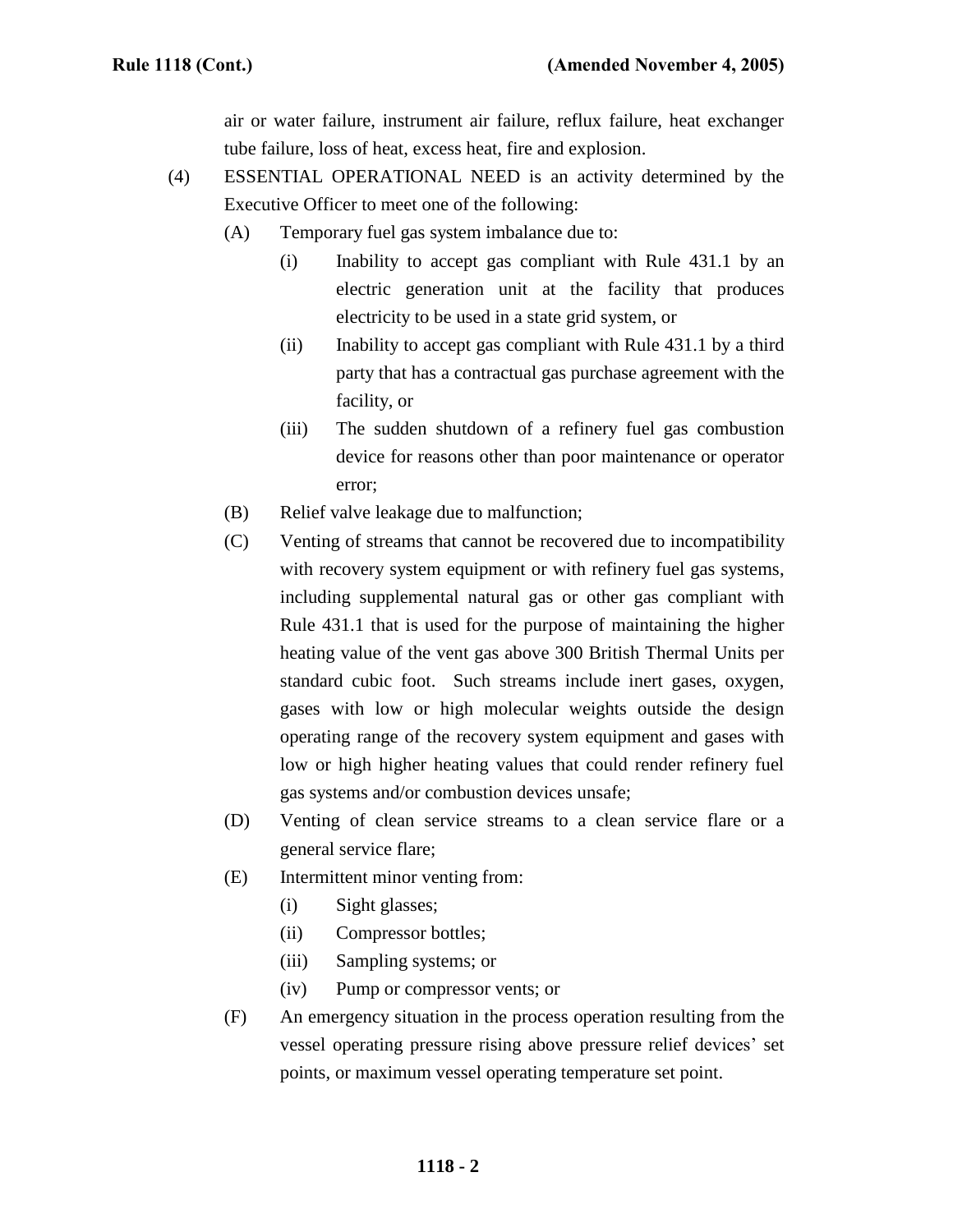- (5) FLARE is a combustion device that uses an open flame to burn combustible gases with combustion air provided by uncontrolled ambient air around the flame. This consists of both ground and elevated flares. When used as a verb means the combustion of vent gases in a flare device.
- (6) FLARE EVENT is any intentional or unintentional combustion of vent gas in a flare. The flare event ends when the flow velocity drops below 0.12 feet per second or when the owner or operator can demonstrate that no more vent gas was combusted based upon the monitoring records of the flare water seal level and/or other parameters as approved by the Executive Officer in the Flare Monitoring and Recording Plan. For a flare event that continues for more than 24 hours, each day of venting of gases shall constitute a flare event.
- (7) FLARE GAS RECOVERY SYSTEM is a system comprised of compressors, pumps, heat exchangers, knock-out pots and water seals, installed to prevent or minimize the combustion of vent gas in a flare.
- (8) FLARE MINIMIZATION PLAN is a document intended to meet the requirements of subdivision (e).
- (9) FLARE MONITORING SYSTEM is the monitoring and recording equipment used for the determination of flare operating parameters, including higher heating value, total sulfur concentration, standard volumetric flow rate, and/or on/off flow indication.
- (10) GENERAL SERVICE FLARE is a flare that is not defined in paragraphs  $(b)(1)$  or  $(b)(3)$  that is designed and configured by installation to combust vent gases as a result of any situation including, but not limited to, relief of excess operating pressures, tank vapor displacement, start-ups, shutdowns, process unit turnarounds and blowdowns, and scheduled and unscheduled maintenance and clean up.
- (11) HYDROGEN PRODUCTION PLANT is a facility that produces hydrogen by steam hydrocarbon reforming, partial oxidation of hydrocarbons, or other processes, using refinery fuel gas, process gas or natural gas, and which supplies hydrogen for petroleum refinery operations.
- (12) NATURAL GAS is a mixture of gaseous hydrocarbons, with at least 80 percent methane (by volume), and of pipeline quality, such as the gas sold or distributed by any utility company regulated by the California Public Utilities Commission.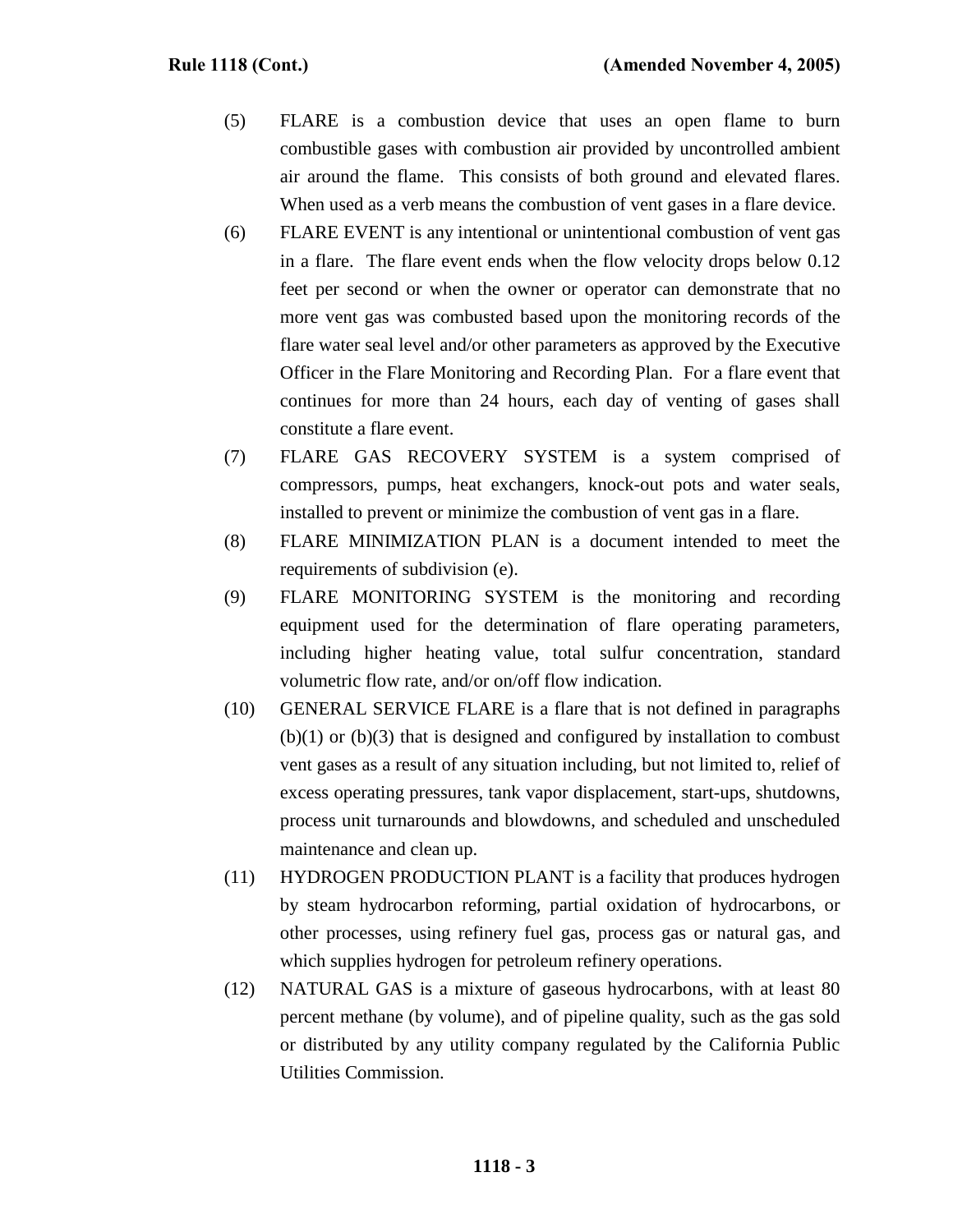- (13) NOTICE OF SULFUR DIOXIDE EXCEEDANCE is a notice issued by the Executive Officer to the owner or operator when the petroleum refinery has exceeded a performance target of this rule.
- (14) PETROLEUM REFINERY is a facility that processes petroleum, as defined in the Standard Industrial Classification Manual as Industry No. 2911, Petroleum Refining. For the purpose of this rule, all portions of the petroleum refining operation, including those at non-contiguous locations operating flares, shall be considered as one petroleum refinery.
- (15) PILOT is an auxiliary burner used to ignite the vent gas routed to a flare.
- (16) PURGE GAS is a continuous gas stream introduced into a flare header, flare stack and /or flare tip for the purpose of maintaining a positive flow that prevents the formation of an explosive mixture due to ambient air ingress.
- (17) REPRESENTATIVE SAMPLE is a sample of vent gas collected from the location as approved in the Flare Monitoring and Recording Plan and analyzed utilizing test methods specified in subdivision (j).
- (18) SAMPLING FLARE EVENT is any flare event for a specific flare exceeding either a flow rate of 330 standard cubic feet per minute continuously for a period greater than 15 minutes, or any other flare event, as requested by the petroleum refinery and approved in writing by the Executive Officer. Sampling flare events that occur within 15 minutes of each other are considered a single event if the facility can demonstrate to the satisfaction of the Executive Officer that the events had a common cause and the release of vent gas originated from the same process unit.
- (19) SHUTDOWN is the procedure by which the operation of a process unit or piece of equipment is stopped due to the end of a production run, or for the purpose of performing maintenance, repair and replacement of equipment. Stoppage caused by frequent breakdown due to poor maintenance or operator error shall not be deemed a shutdown.
- (20) SPECIFIC CAUSE ANALYSIS is a process used by a facility subject to this rule to investigate the cause of a flare event, identify corrective measures and prevent recurrence of a similar event.
- (21) STARTUP is the procedure by which a process unit or piece of equipment achieves normal operational status, as indicated by such parameters as temperature, pressure, feed rate and product quality.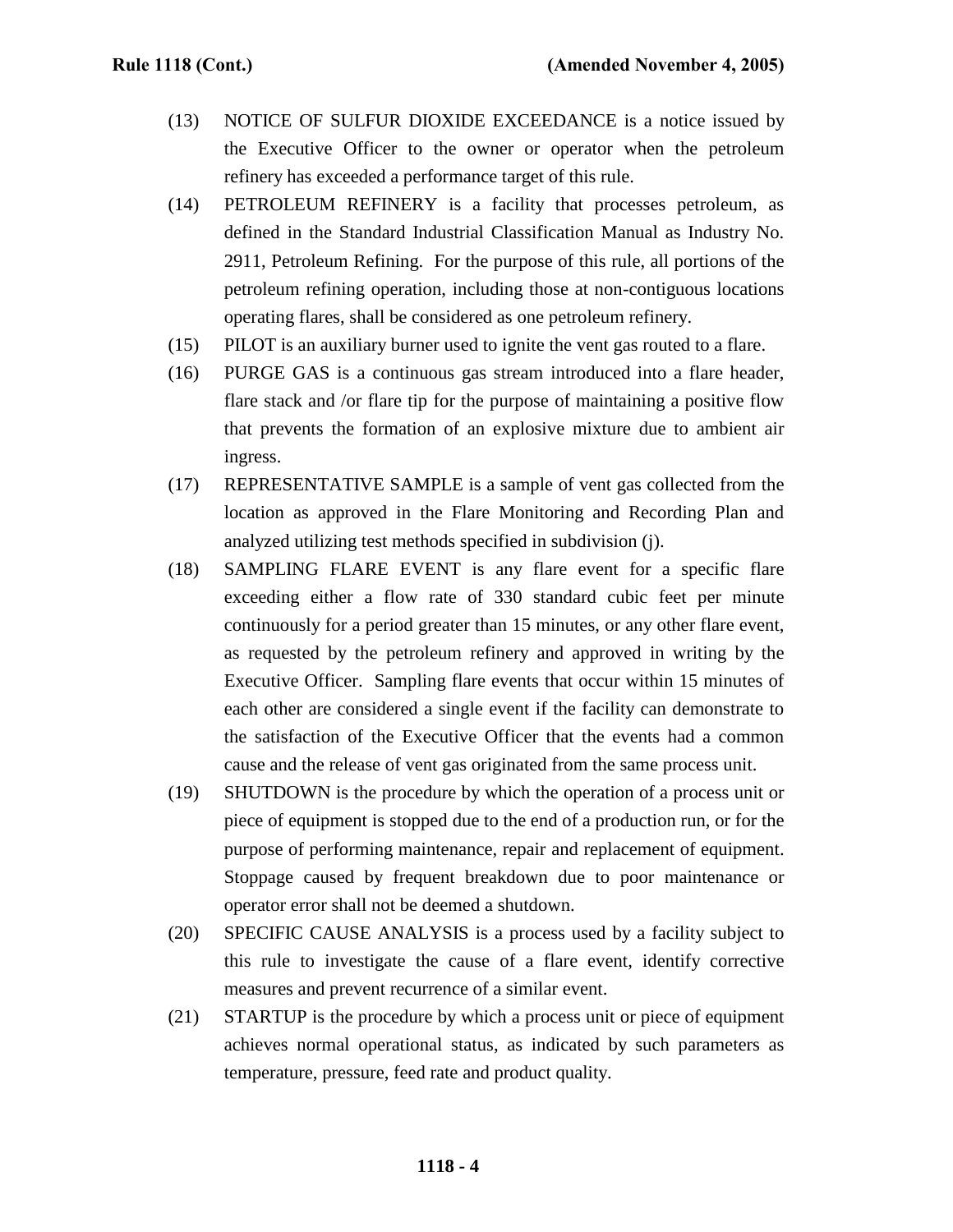- (22) SULFUR RECOVERY PLANT is a facility that recovers elemental sulfur or sulfur compounds from sour gases and/or sour water generated by petroleum refineries.
- (23) TURNAROUND is a planned activity involving shutdown and startup of one or several process units for the purpose of performing periodic maintenance, repair, replacement of equipment or installation of new equipment.
- (24) VENT GAS is any gas generated at a facility subject to this rule that is routed to a flare, excluding assisting air or steam, which are injected in the flare combustion zone or flare stack via separate lines.
- (25) VOLATILE ORGANIC COMPOUNDS (VOC) is as defined in Rule 102.
- (c) Requirements

The owner or operator of a petroleum refinery, sulfur recovery plant or hydrogen production plant subject to this rule shall:

- (1) Effective January 1, 2006:
	- (A) Maintain a pilot flame present at all times a flare is operational.
	- (B) Operate all flares in a smokeless manner with no visible emissions except for periods not to exceed a total of five minutes during two consecutive hours, as determined by the test method in paragraph  $(j)(3)$ .
	- (C) Conduct an annual acoustical or temperature leak survey of all pressure relief devices connected directly to a flare and repair leaking pressure relief devices no later than the next turnaround. The survey shall be conducted no earlier than 90 days prior to the scheduled process unit turnaround.
	- (D) Conduct a Specific Cause Analysis for any flare event, excluding planned shutdown, planned startup and turnarounds, with emissions exceeding either:
		- (i) 100 pounds of VOC;
		- (ii) 500 pounds of sulfur dioxide;
		- (iii) 500,000 standard cubic feet of vent gas combusted,
	- (E) Conduct an analysis and determine the relative cause of any other flare events where more than 5,000 standard cubic feet of vent gas are combusted. When it is not feasible to determine relative cause, state the reason why it was not feasible to make the determination.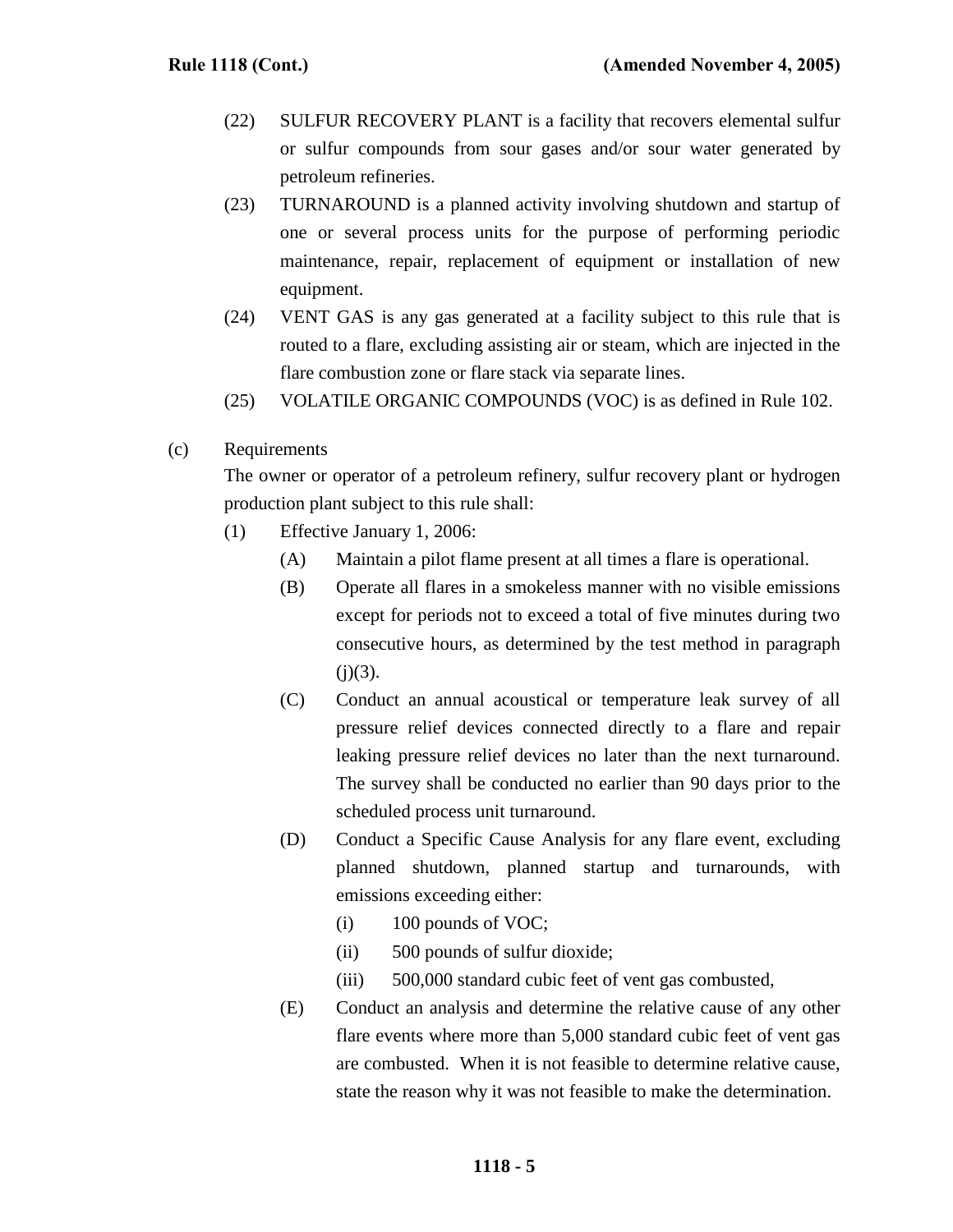- (2) Effective September 1, 2006, submit the following information to the Executive Officer:
	- (A) Detailed process flow diagrams of all upstream equipment and process units venting to each flare and a complete description and technical specifications for each flare system components such as flares, associated knock-out pots, surge drums, water seals and flare gas recovery systems, and an audit of the vent gas recovery capacity of each flare system, the available storage for excess vent gases and the scrubbing capacity available for vent gases, including any limitations associated with scrubbing vent gases for use as a fuel; and
	- (B) A description of the equipment, processes and procedures installed or implemented within the last five years to reduce flaring; and
	- (C) A descriptions of any equipment, processes or procedures the owner or operator plans to install or implement to eliminate or reduce flaring. The description shall specify the scheduled year of installation or implementation.
- (3) Effective January 1, 2007, submit to the Executive Officer an evaluation of options to reduce flaring during planned shutdowns, startups and turnarounds, including, but not limited to slower vessel depressurization, storing vent gases.
- (4) Effective January 1, 2007, operate all flares in such a manner that minimizes all flaring and that no vent gas is combusted except during emergencies, shutdowns, startups, turnarounds or essential operational needs. Notwithstanding the effective date above, for the owner or operator of a facility subject to this rule that must install flare gas recovery and treatment system(s) to comply with the requirements of this paragraph, the effective date for a flare directly associated with the proposed flare gas recovery and treatment system shall be January 1, 2009, provided the owner or operator submits a complete application to construct and operate a flare gas recovery and treatment system(s) by July 1, 2006. For a facility installing flare gas treatment and recovery system(s) for more than two flares, the owner or operator may request an extension of the compliance date specified in this paragraph for the flare gas recovery and treatment system serving the additional flares to no later than January 1, 2010. The Executive Officer may grant an extension provided that the owner or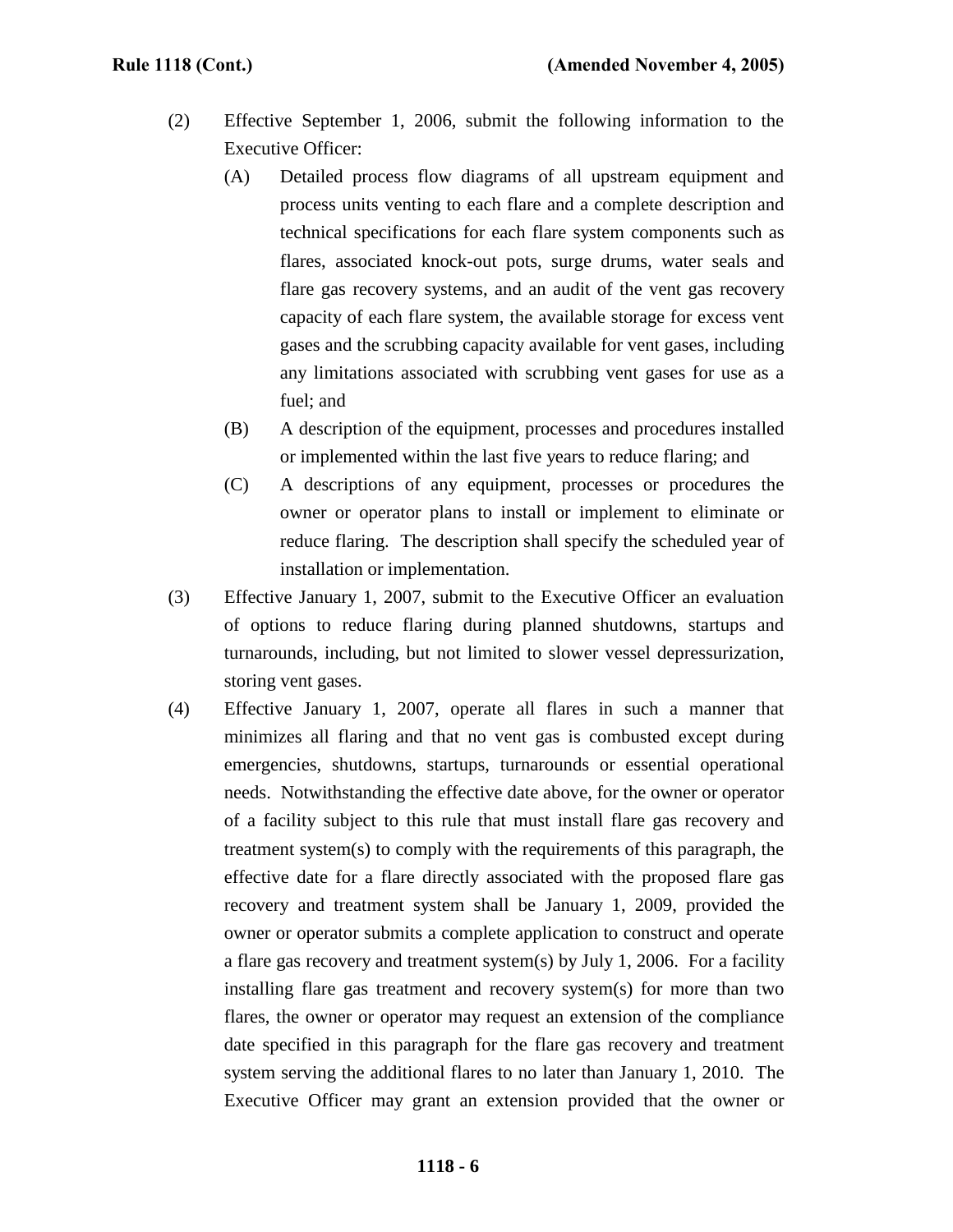operator submits a request in writing to the Executive Officer prior to January 1, 2007, and the facility demonstrates that an extension is necessary due to operational needs.

- (5) Effective January 1, 2009, prevent the combustion in any flare of vent gas with a hydrogen sulfide concentration in excess of 160 ppm, averaged over three hours, excluding any vent gas resulting from an emergency, shutdown, startup, process upset or relief valve leakage. Notwithstanding the effective date above, for the owner or operator of a facility installing flare gas treatment and recovery system(s) for more than two flares to comply with the requirements of paragraph  $(c)(4)$ , the owner or operator may request an extension of the compliance date specified in this paragraph for the flare gas recovery and treatment system serving the additional flares to no later than January 1, 2010. The Executive Officer may grant an extension provided that the owner or operator submits a request in writing to the Executive Officer prior to January 1, 2007, and the facility demonstrates that an extension is necessary due to operational needs.
- (d) Performance Targets
	- (1) The owner or operator of a petroleum refinery subject to this rule shall minimize flare emissions and meet the following performance targets:
		- (A) Beginning with calendar year 2006, minimize sulfur dioxide emissions from flares to less than 1.5 tons per million barrels of crude processing capacity, calculated as an average over one calendar year;
		- (B) Beginning with calendar year 2008, minimize sulfur dioxide emissions from flares to less than 1 ton per million barrels of crude processing capacity, calculated as an average over one calendar year;
		- (C) Beginning with calendar year 2010, minimize sulfur dioxide emissions from flares to less than 0.7 tons per million barrels of crude processing capacity, calculated as an average over one calendar year;
		- (D) Beginning with calendar year 2012, minimize sulfur dioxide emissions from flares to less than 0.5 tons per million barrels of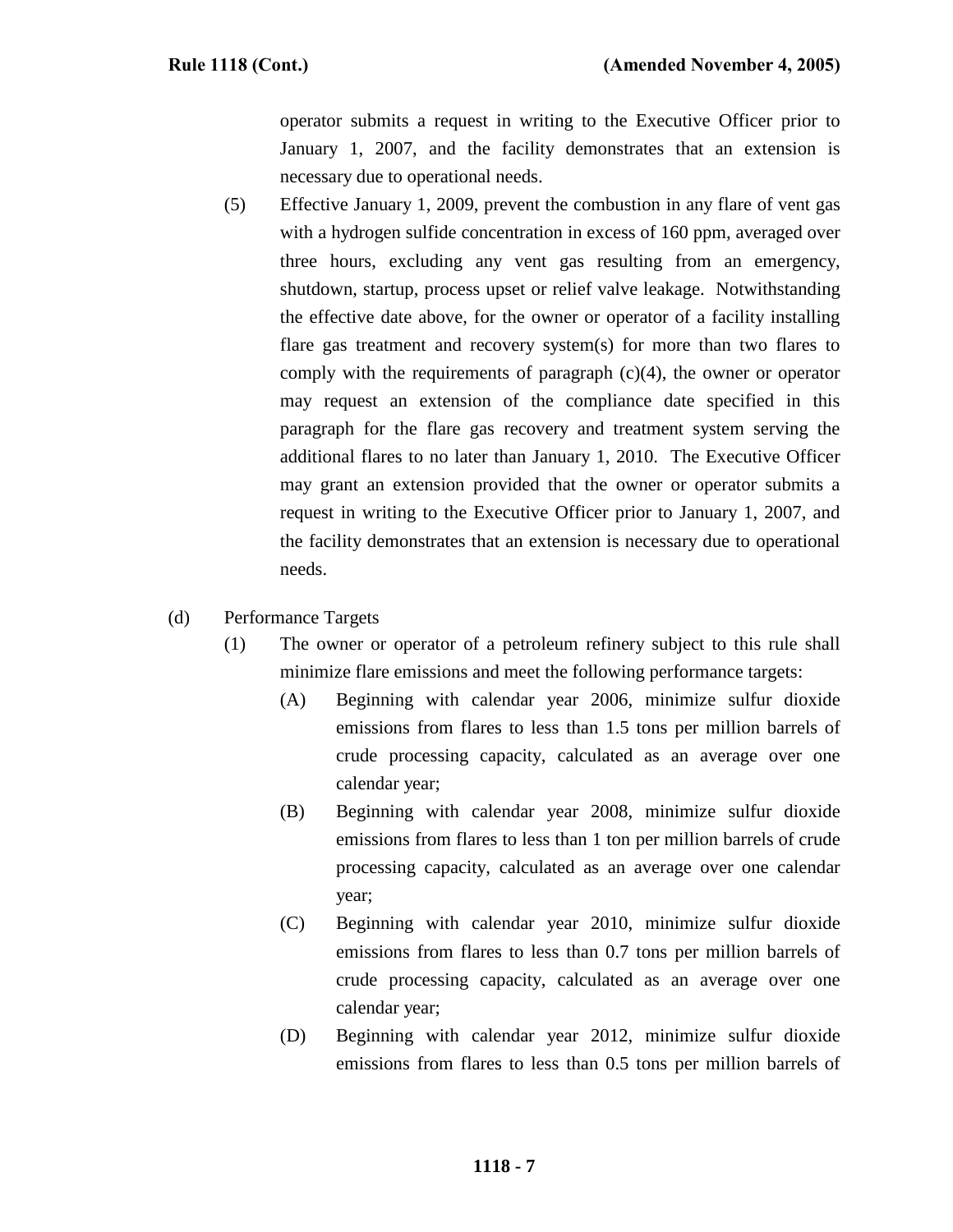crude processing capacity, calculated as an average over one calendar year.

Compliance with the performance targets above shall be determined at the end of each calendar year based on the facility's annual flare sulfur dioxide emissions normalized over the crude oil processing capacity in calendar year 2004.

- (2) In the event the petroleum refinery specific performance targets of paragraph  $(d)(1)$  are exceeded for any calendar year, the Executive Officer may issue a Notice of Sulfur Dioxide Exceedance that shall become a part of the refinery compliance record.
- (3) In the event the petroleum refinery specific performance targets of paragraph  $(d)(1)$  are exceeded for any calendar year, the owner or operator of the petroleum refinery shall:
	- (A) Submit a Flare Minimization Plan pursuant to subdivision (e), and
	- (B) Pay the District mitigation fees, within 90 days following the end of a calendar year for which the performance target was exceeded, according to the following schedule:
		- (i) If excess emissions are no more than ten percent of the petroleum refinery specific performance target, \$25,000 per ton for all sulfur dioxide emission(s) in excess of the applicable performance target, or
		- (ii) If excess emissions are greater than ten percent but no more than twenty percent of the petroleum refinery specific performance target, \$50,000 per ton of all sulfur dioxide emission(s) in excess of the applicable performance target, or
		- (iii) If excess emissions are greater than twenty percent of the petroleum refinery specific performance target, \$100,000 per ton of all sulfur dioxide emission(s) in excess of the applicable performance target, and
		- (iv) Notwithstanding the mitigation fee schedule of this subparagraph, the mitigation fee for a petroleum refinery for a calendar year will not exceed \$4,000,000.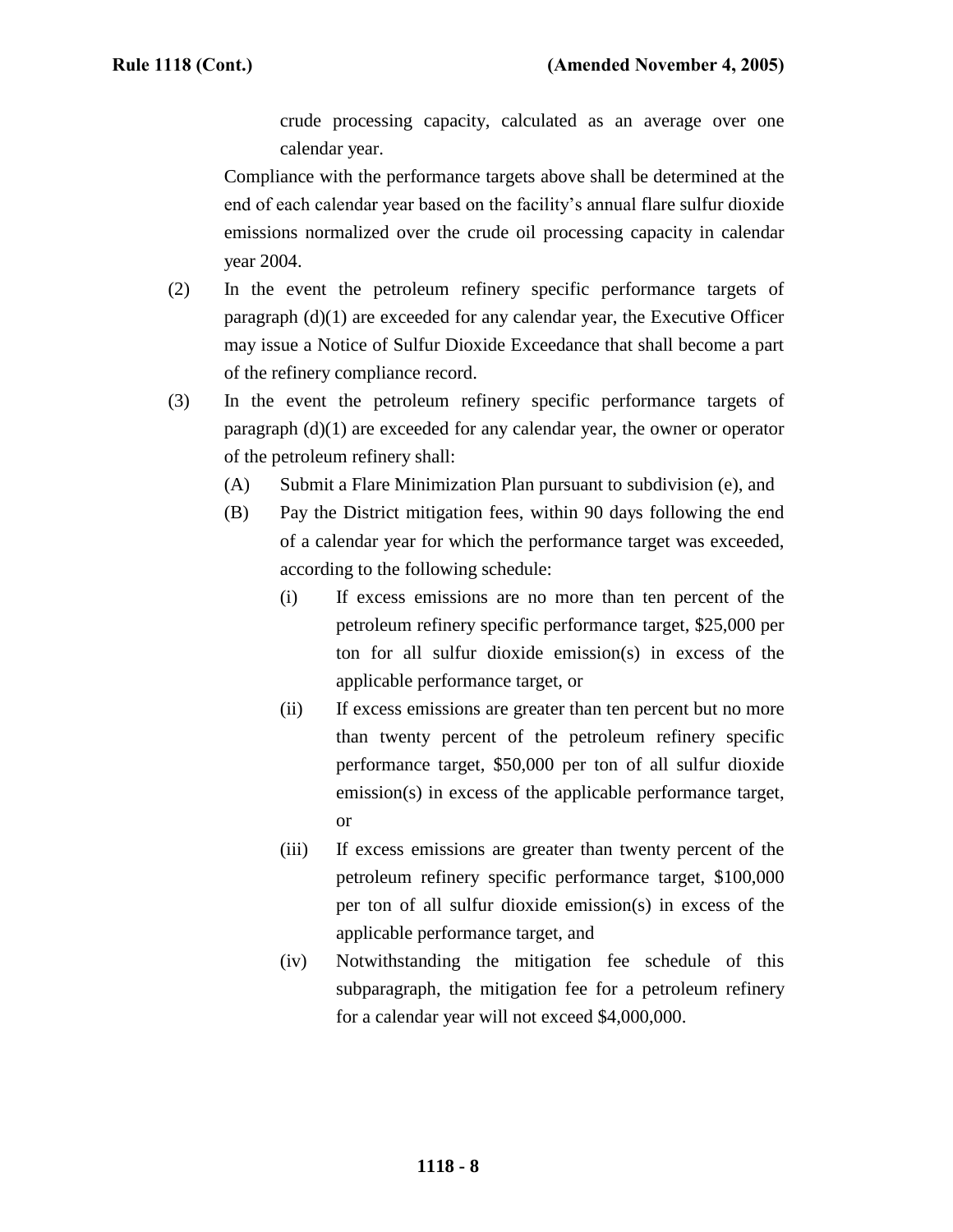- (e) Flare Minimization Plan
	- (1) The owner or operator of a petroleum refinery exceeding the performance targets in paragraph  $(d)(1)$  shall submit, no later than 90 days from the end of a calendar year with emissions exceeding the annual performance target, a complete Flare Minimization Plan for approval by the Executive Officer. This plan shall constitute a plan pursuant to Rule 221 and fees shall be assessed pursuant to Rule 306. The plan application shall list all actions to be taken by the petroleum refinery to meet the performance targets in subdivision (d), including the following:
		- (A) A complete description and technical specifications for each flare and associated knock-out pots, surge drums, water seals and flare gas recovery systems;
		- (B) Detailed process flow diagrams of all upstream equipment and process units venting to each flare, identifying the type and location of all control equipment;
		- (C) Refinery policies and procedures to be implemented and any equipment improvements to minimize flaring and flare emissions and comply with the performance targets of paragraph  $(d)(1)$  for:
			- (i) Planned turnarounds and other scheduled maintenance, based on an evaluation of these activities during the previous five years;
			- (ii) Essential operational needs and the technical reason for which the vent gas cannot be prevented from being flared during each specific situation, based on supporting documentation on flare gas recovery systems, excess gas storage and gas treating capacity available for each flare; and
			- (iii) Emergencies, including procedures that will be used to prevent recurring equipment breakdowns and process upset, based on an evaluation of the adequacy of maintenance schedules for equipment, process and control instrumentation.
		- (D) Any flare gas recovery equipment and treatment system(s) to be installed to comply with the performance targets of paragraph  $(d)(1)$ .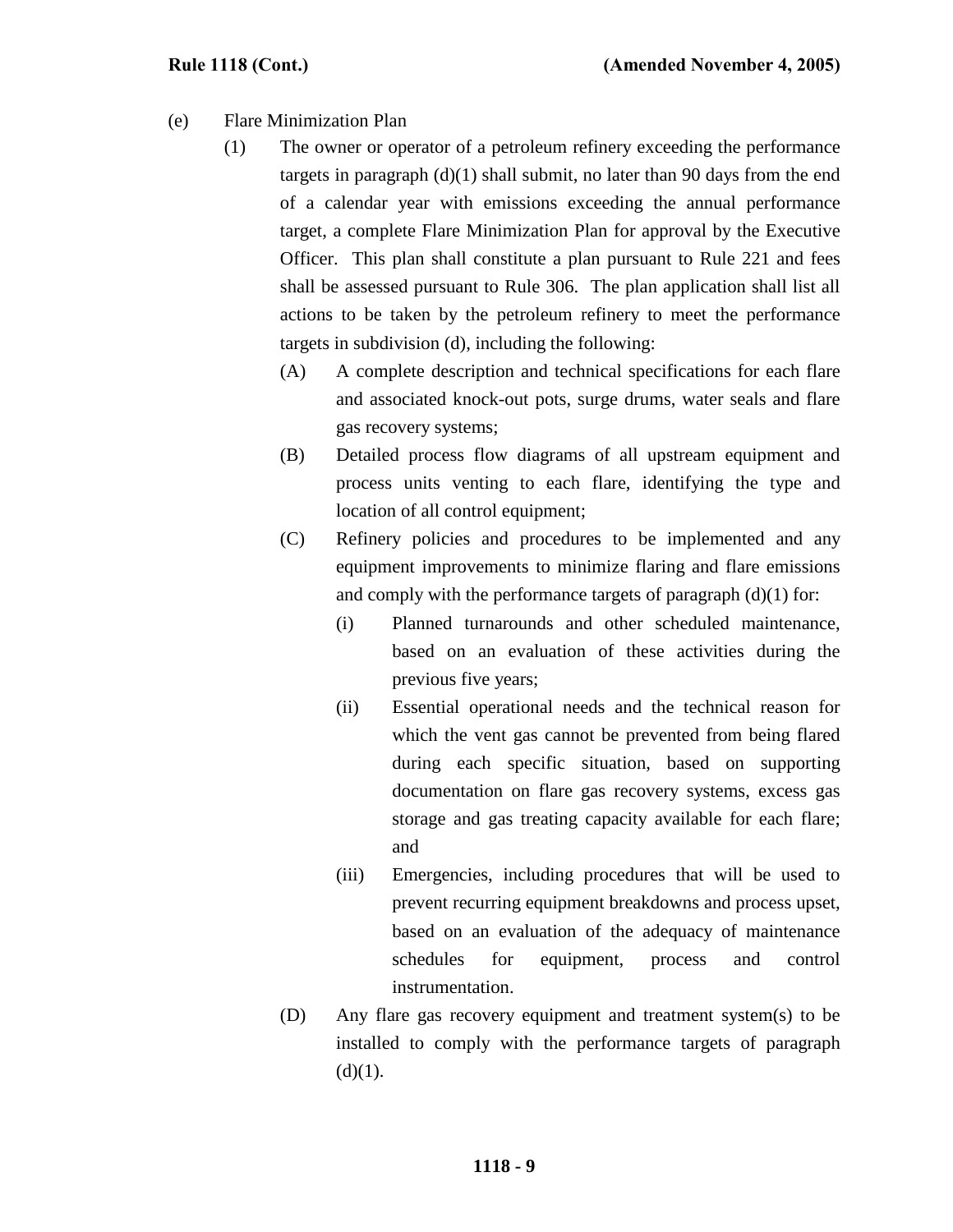- (2) The Executive Officer will make the Flare Minimization Plans available for public review for a period of 60 days and respond to comments received prior to plan approval. The Executive Officer will approve a plan upon determining that it meets the requirements of subdivision (e), or notify the owner or operator in writing that the plan is deficient and specify the required corrective action. If the owner or operator fails to submit an amendment within 45 days to correct the deficiency, the Executive Officer will deny the Flare Minimization Plan. The facility will be deemed in violation of this rule upon the Executive Officer's denial of the Flare Minimization Plan.
- (3) The owner or operator of a petroleum refinery having an existing approved Flare Minimization Plan shall, no later than 90 days from the end of a calendar year, submit for the approval of the Executive Officer a revised Flare Minimization Plan, subject to the provisions of paragraphs (e)(1) and (e)(2), in the event the annual performance target for that calendar year is exceeded.
- (4) The owner and operator of a petroleum refinery shall comply with all provisions of an approved Flare Minimization Plan. Violation of any of the terms of the plan is a violation of this rule.
- (f) Flare Monitoring and Recording Plan Requirements
	- (1) The owner or operator of an existing petroleum refinery, sulfur recovery plant or hydrogen production plant, as of November 4, 2005, shall:
		- (A) On or before June 30, 2006, submit a Revised Flare Monitoring and Recording Plan, complete with an application and appropriate fees, for each facility to the Executive Officer for approval. This plan shall constitute a plan pursuant to Rule 221 and fees shall be assessed pursuant to Rule 306. Each Flare Monitoring and Recording Plan shall contain the information described in paragraph  $(f)(3)$  of this rule.
		- (B) Comply with the most current Flare Monitoring and Recording Plan approved by the Executive Officer and in effect prior to November 4, 2005. The Executive Officer will amend the plan to include Rule 1118 as adopted on February 13, 1998, to become part of the plan and will issue the amended plan within 30 days of November 4, 2005. The amended plan shall remain in effect until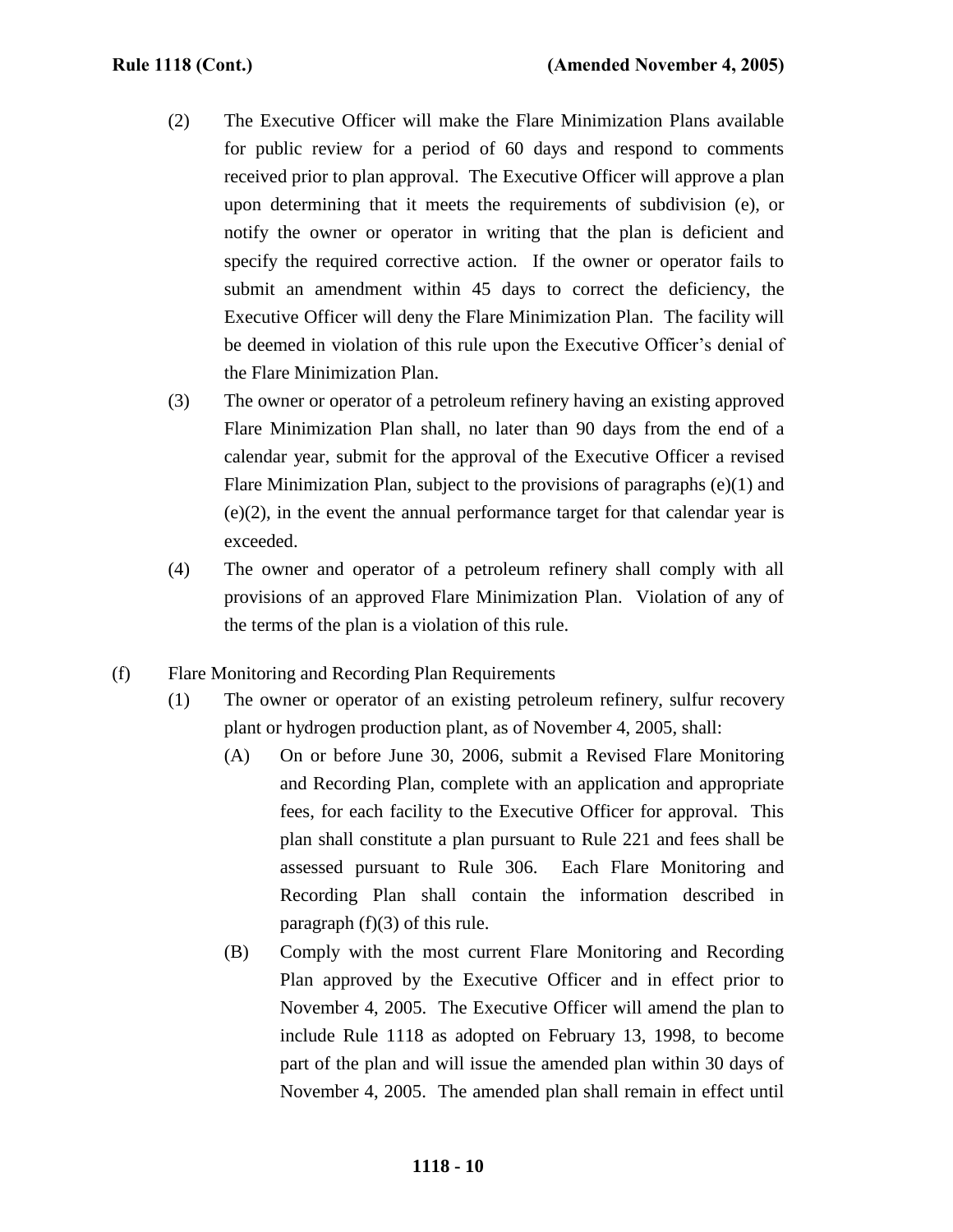the Revised Flare Monitoring and Recording Plan, submitted pursuant to subparagraph  $(f)(1)(A)$  is approved by the Executive Officer.

- (C) The owner or operator of a petroleum refinery, sulfur plant or hydrogen plant shall comply with all provisions of an approved Flare Monitoring and Recording Plan. Violation of any of the terms of the plan is a violation of this rule.
- (2) The owner or operator of a new or an existing non-operating petroleum refinery, sulfur recovery plant or hydrogen production plant starting or restarting operations on or after February 13, 1998 shall:
	- (A) Provide the Executive Officer a written notice of the date of startup no later than seven (7) days prior to starting or commencing operations.
	- (B) No later than 180 days prior to the initial startup or resumption of operations, submit a complete application and appropriate fees for a Flare Monitoring and Recording Plan to the Executive Officer for approval. This plan shall constitute a plan pursuant to Rule 221 and fees shall be assessed pursuant to Rule 306. Each Flare Monitoring and Recording Plan shall contain the information described in paragraph  $(f)(3)$  of this rule.
- (3) Each Flare Monitoring and Recording Plan or Revised Flare Monitoring and Recording Plan shall include, at a minimum, the following:
	- (A) A facility plot plan showing the location of each flare in relation to the general plant layout.
	- (B) Type of flare service, as defined in subdivision (b), and information regarding design capacity, operation and maintenance for each flare.
	- (C) The following information regarding pilot and purge gas for each flare:
		- (i) Type(s) of gas used;
		- (ii) Actual set operating flow rate in standard cubic feet per minute;
		- (iii) Maximum total sulfur concentration expected for each type of gas used; and
		- (iv) Average higher (gross) heating value expected for each type of gas used.

### **1118 - 11**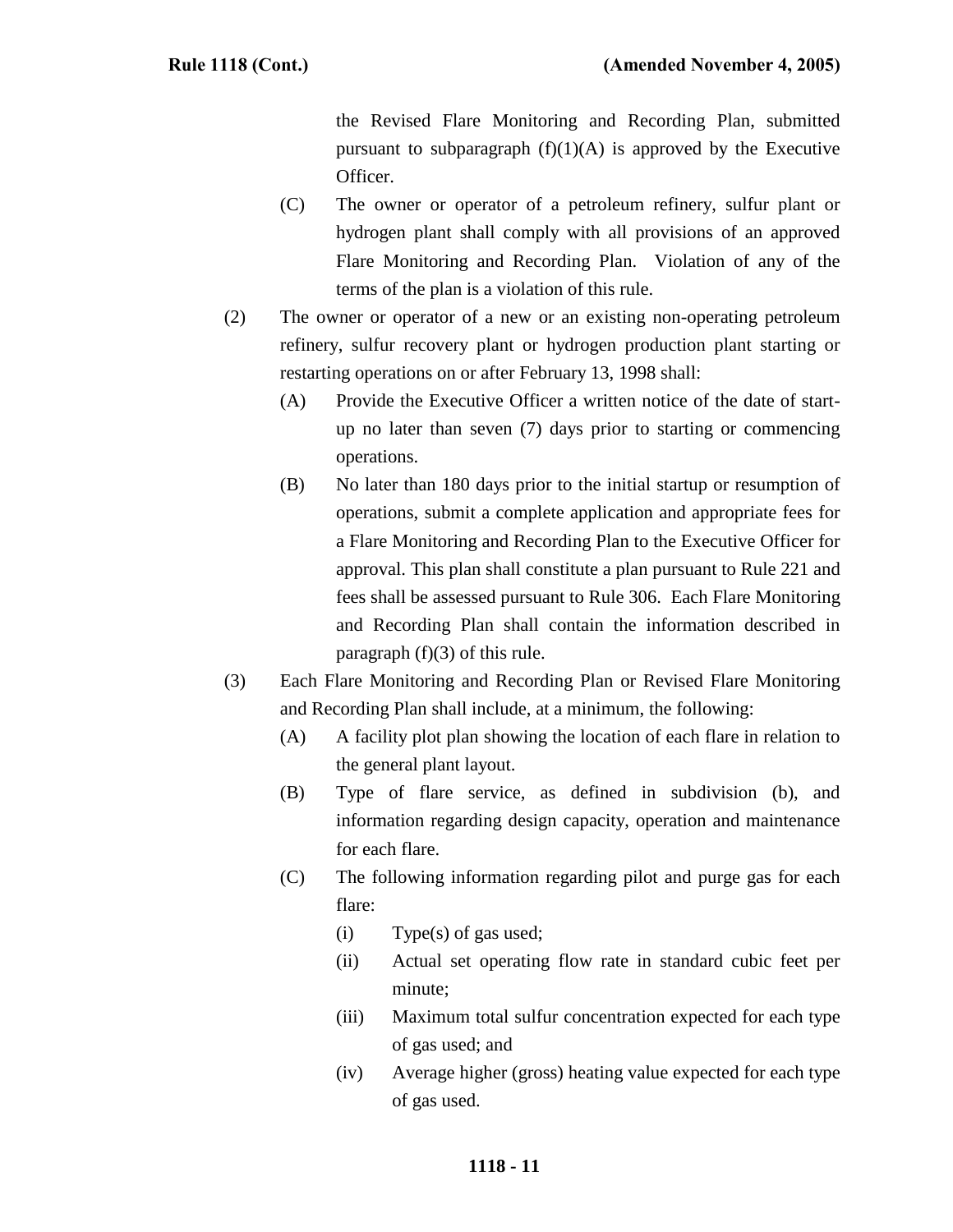- (D) Drawing(s), preferably to scale with dimensions, and an as built process flow diagram of the flare(s) identifying major components, such as flare header, flare stack, flare tip(s) or burner(s), purge gas system, pilot gas system, ignition system, assist system, water seal, knockout drum and molecular seal.
- (E) A representative flow diagram showing the interconnections of the flare system(s) with vapor recovery system(s), process units and other equipment as applicable.
- (F) A complete description of the assist system process control, flame detection system and pilot ignition system.
- (G) A complete description of the gas flaring process for an integrated gas flaring system which describes the method of operation of the flares (e.g. sequential, etc.).
- (H) A complete description of the vapor recovery system(s) which have interconnection to a flare, such as compressor description(s), design capacities of each compressor and the vapor recovery system, and the method currently used to determine and record the amount of vapors recovered.
- (I) Drawing(s) with dimensions, preferably to scale, showing the following information for proposed vent gas:
	- (i) Sampling locations; and,
	- (ii) Flow meter device, on/off flow indicators, higher heating value analyzer and total sulfur analyzer locations and the method used to determine the location.
- (J) A detailed description of manufacturer's specifications, including but not limited to, make, model, type, range, precision, accuracy, calibration, maintenance, a quality assurance procedure and any other specifications and information referenced in Attachment A for all existing and proposed flow metering devices, on/off flow indicating devices, higher heating value and total sulfur analyzers for vent gas.
- (K) A complete description and the data used to determine and to set the actuating and deactuating and the method to be used for verification of each setting for each on/off flow indicator.
- (L) A complete description of proposed analytical and sampling methods or estimation methods, if applicable, for determining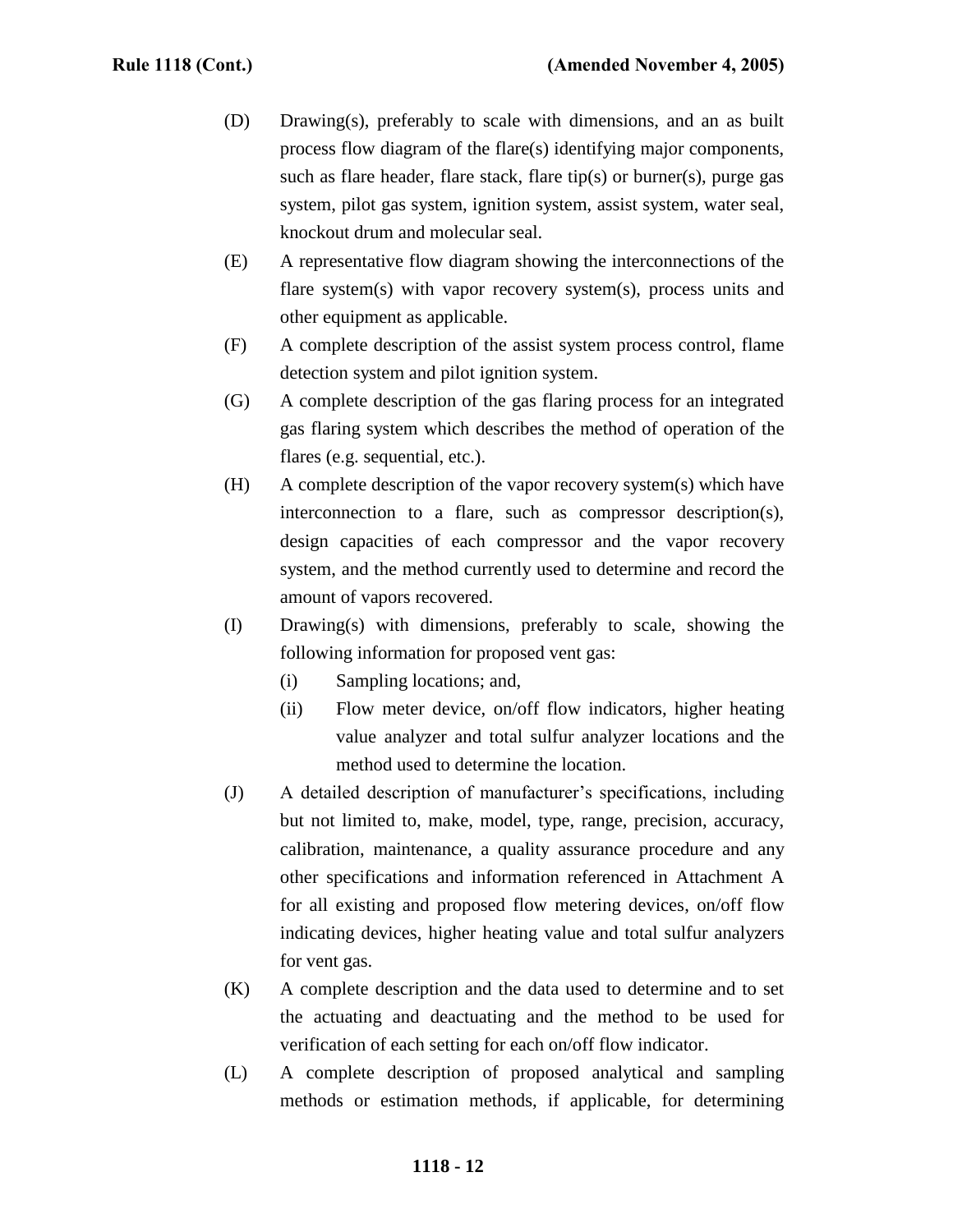higher (gross) heating value and total sulfur concentration of the flare vent gas.

- (M) A complete description of the proposed data recording, collection and management and any other specifications and information referenced in Attachment A for each flare monitoring system.
- (N) A complete description of proposed method to determine, monitor and record total volume, higher heating value and total sulfur concentration of gases vented to a flare for each flare event pursuant to the requirements of this rule.
- (O) A schedule for the installation and operation of each flare monitoring system.
- (P) A complete description of any proposed alternative criteria to determine a sampling flare event for each specific flare, if any, and detailed information used for the basis of establishing such criteria.
- (Q) A request to use the alternative sampling program pursuant to subparagraph  $(g)(4)(C)$ , if applicable, with a complete description of proposed Quality Assurance/Quality Control procedures to be used in a test program to determine the correlation between the results from the alternative sampling program and the testing and monitoring methods specified in subdivision (j).

## (g) Operation Monitoring and Recording Requirements

The owner or operator of a flare subject to this rule shall comply with the following:

- (1) On or before six (6) months after approval of the Flare Monitoring and Recording Plan or Revised Flare Monitoring and Recording Plan, , start monitoring and recording in accordance with subdivision (g), in accordance with the approved Flare Monitoring and Recording Plan or Revised Flare Monitoring and Recording Plan.
- (2) Notwithstanding the provisions in Rule 430 Breakdown Provisions and Rule 2004 - Requirements, the Operation Monitoring and Recording Requirements of this rule shall be applicable during all periods including breakdowns except as specified in subparagraph  $(g)(5)(A)$ .
- (3) Perform monitoring and recording of the operating parameters, as applicable, according to the monitoring and recording requirements and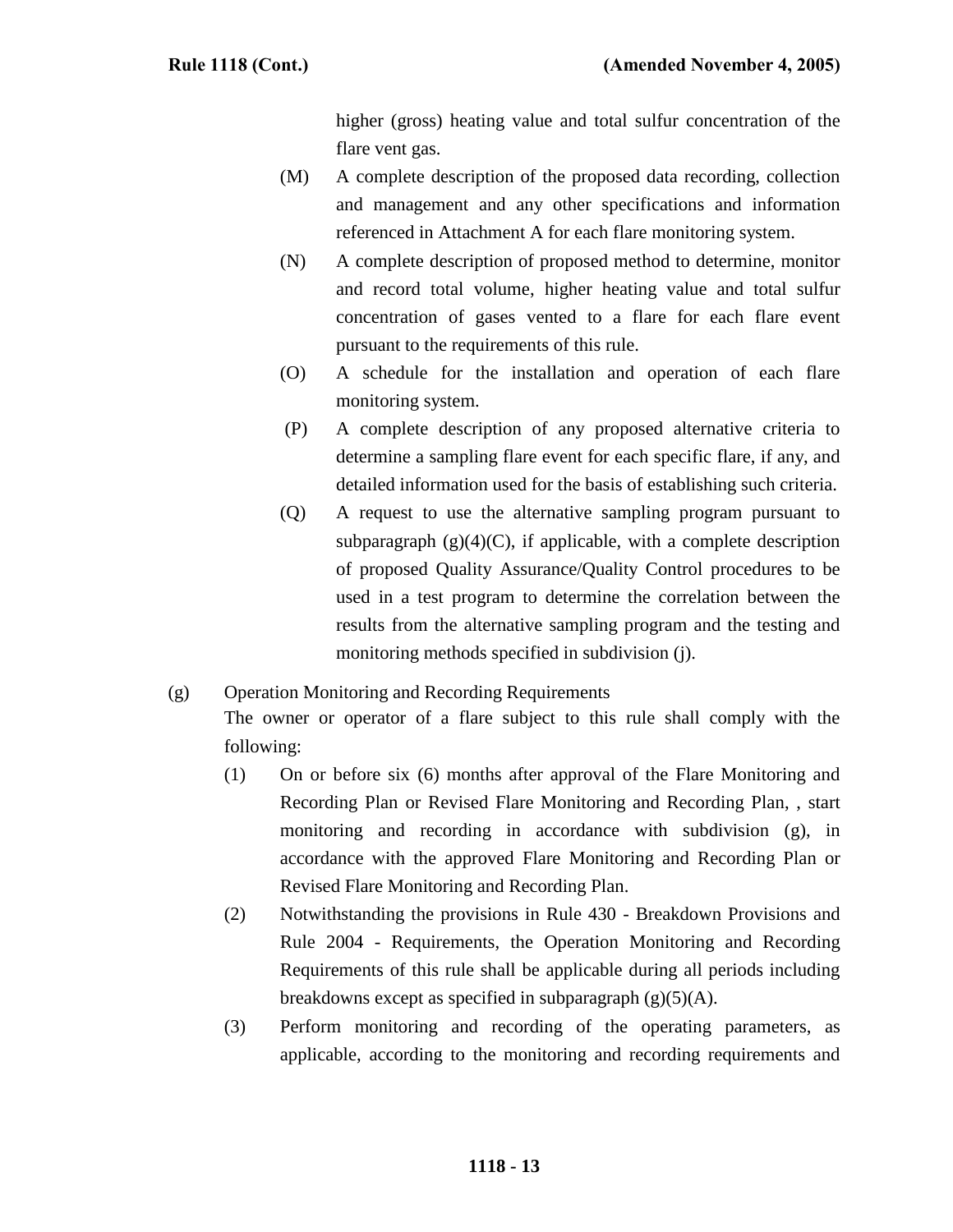frequency shown in Table 1 (including footnotes) below, except as specified in paragraph  $(g)(4)$  and  $(g)(5)$ .

# **TABLE 1**

# **Effective until June 30, 2007**

| <b>TYPE OF</b><br><b>FLARE</b> | <b>OPERATING</b><br><b>PARAMETER</b>              | <b>MONITORING</b><br><b>AND RECORDING</b>                                                                                                                                                                                                                               |
|--------------------------------|---------------------------------------------------|-------------------------------------------------------------------------------------------------------------------------------------------------------------------------------------------------------------------------------------------------------------------------|
| Clean Service                  | Gas $Flow1$                                       | Recorded <sup>2</sup><br>and<br>Measured<br>Continuously with Flow Meter(s)<br>and/or On/Off Flow Indicator(s)                                                                                                                                                          |
|                                | <b>Gas Higher Heating</b><br>Value $3^7$          | Calculated<br>Representative<br><sub>or</sub><br>Sample for Each Flare Event <sup>4</sup>                                                                                                                                                                               |
|                                | <b>Total Sulfur</b><br>Concentration <sup>5</sup> | Calculated or<br>Representative<br>Sample for Each Flare Event                                                                                                                                                                                                          |
|                                | Gas $Flow1$                                       | Recorded <sup>2</sup><br>and<br>Measured<br>Continuously with Flow Meter(s)<br>and/or $On/Off$ Flow Indicator(s)                                                                                                                                                        |
| Emergency<br>Service           | <b>Gas Higher Heating</b><br>Value                | One Daily Representative Sample<br>Flare<br>Event<br>and<br>for<br>$\mathbf{a}$<br>a<br>Representative Sample for Each<br>Sampling Flare Event <sup>4</sup> ;<br><b>or</b><br>Continuously Measured<br>and<br>Recorded with a Higher Heating<br><b>Value Analyzer</b>   |
|                                | <b>Total Sulfur</b><br>Concentration <sup>5</sup> | One Daily Representative Sample<br>for<br>a Flare<br>Event<br>and a<br>Representative Sample for Each<br>Sampling Flare Event <sup>4</sup> ; or Semi-<br>Continuously Measured<br>and<br>Recorded with a Total<br>Sulfur<br>Analyzer                                    |
|                                | Gas $Flow1$                                       | and $\qquad$ Recorded <sup>2</sup><br>Measured<br>Continuously with Flow Meter(s)<br>without<br>on/off flow<br>with<br><sub>or</sub><br>indication(s)                                                                                                                   |
| General<br>Service             | <b>Gas Higher Heating</b><br>Value $3$            | One Daily Representative Sample<br>a Flare<br>Event<br>and<br>for<br>a<br>Representative Sample for Each<br>Flare<br>Event <sup>4</sup> ;<br><b>Sampling</b><br><b>or</b><br>Continuously<br>Measured<br>and<br>Recorded with a Higher Heating<br><b>Value Analyzer</b> |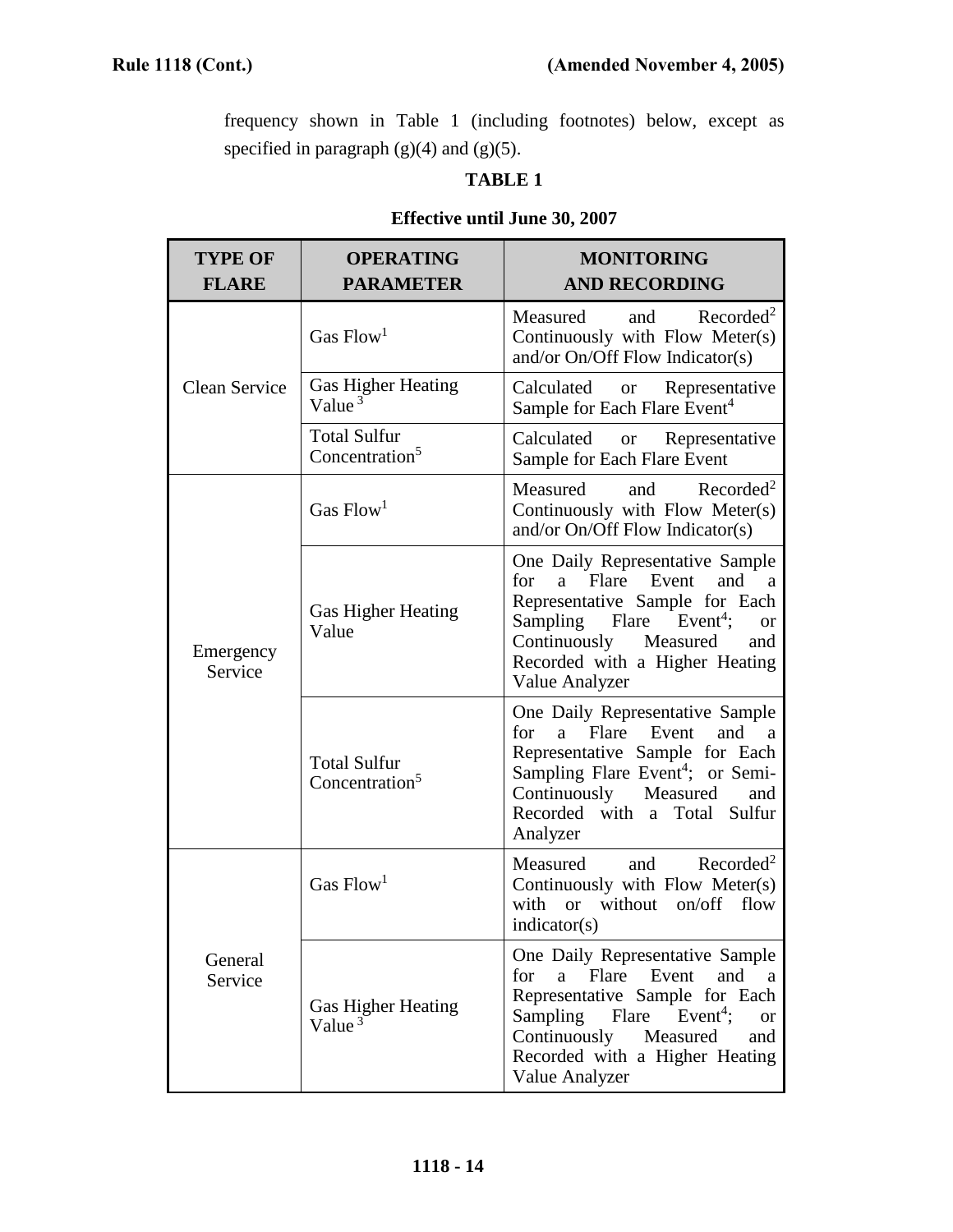| <b>TYPE OF</b>     | <b>OPERATING</b>                         | <b>MONITORING</b>                                                                                                                                                                                                     |
|--------------------|------------------------------------------|-----------------------------------------------------------------------------------------------------------------------------------------------------------------------------------------------------------------------|
| <b>FLARE</b>       | <b>PARAMETER</b>                         | <b>AND RECORDING</b>                                                                                                                                                                                                  |
| General<br>Service | <b>Total Sulfur</b><br>Concentration $5$ | One Daily Representative Sample<br>for a Flare Event and a<br>Representative Sample for Each<br>Sampling Flare Event <sup>4</sup> ; or Semi-<br>Continuously Measured and<br>Recorded with a Total Sulfur<br>Analyzer |

1. Standard Cubic Feet per Minute.

2. All flow meters, flow indicators and recorders shall meet or exceed the minimum specifications listed below upon rule adoption or those in Attachment A by January 1, 2007:

| (i)   | <b>Velocity Range:</b> | $1-250$ ft/sec                                     |
|-------|------------------------|----------------------------------------------------|
| (ii)  | Repeatability:         | $\pm$ 1% of reading over the velocity range        |
| (iii) | Accuracy:              | $\pm$ 5% of reading over the velocity range        |
| (iv)  | Installation:          | Applicable AGA, ANSI, API, or equivalent standard; |
|       |                        | hot tap capability.                                |
|       |                        |                                                    |

- (v) Flow Rate Determination Applicable AGA, ANSI, API, or equivalent standard.
- 3. Higher (Gross) Heating Value in British Thermal Units per Standard Cubic Foot.
- 4. Sample shall be taken within 30 minutes of the start of each flare event. Only one representative sample is required each day for flare events that are not sampling flare events. A representative sample collected for a sampling flare event on that day may be used to satisfy this requirement. Sampling flare events that occur within 15 minutes of each other are considered a single event if the facility can demonstrate to the satisfaction of the Executive Officer that the events had a common cause and the release of vent gas originated from the same process unit. For flare events lasting 15 minutes or less, no representative sample is required and emission shall be calculated according to the procedure in Attachment B Section 1 Note (2). A sample shall not be required if the operator demonstrates vent gas is not routed to a flare based on verifiable records of flare water seal level and/or other parameters as approved by the Executive Officer in the Flare Monitoring and Recording Plan or the Revised Flare Monitoring and Recording Plan. The requirement for daily representative sample shall be effective January 1, 2006.
- 5. Total Sulfur as  $SO_2$ , ppm.

| <b>Effective July 1, 2007</b> |  |
|-------------------------------|--|
|-------------------------------|--|

| <b>TYPE OF</b><br><b>FLARE</b> | <b>OPERATING</b><br><b>PARAMETER</b>          | <b>MONITORING</b><br><b>AND RECORDING</b>                                                                      |
|--------------------------------|-----------------------------------------------|----------------------------------------------------------------------------------------------------------------|
|                                | Gas $Flow1$                                   | Recorded <sup>2</sup><br>Measured<br>and<br>Continuously with Flow Meter(s)<br>and/or On/Off Flow Indicator(s) |
| Clean Service                  | Gas Higher Heating<br>Value <sup>3</sup>      | Calculated or Representative Sample<br>for Each Flare Event                                                    |
|                                | Sulfur<br>Total<br>Concentration <sup>4</sup> | Calculated or Representative Sample<br>for Each Flare Event                                                    |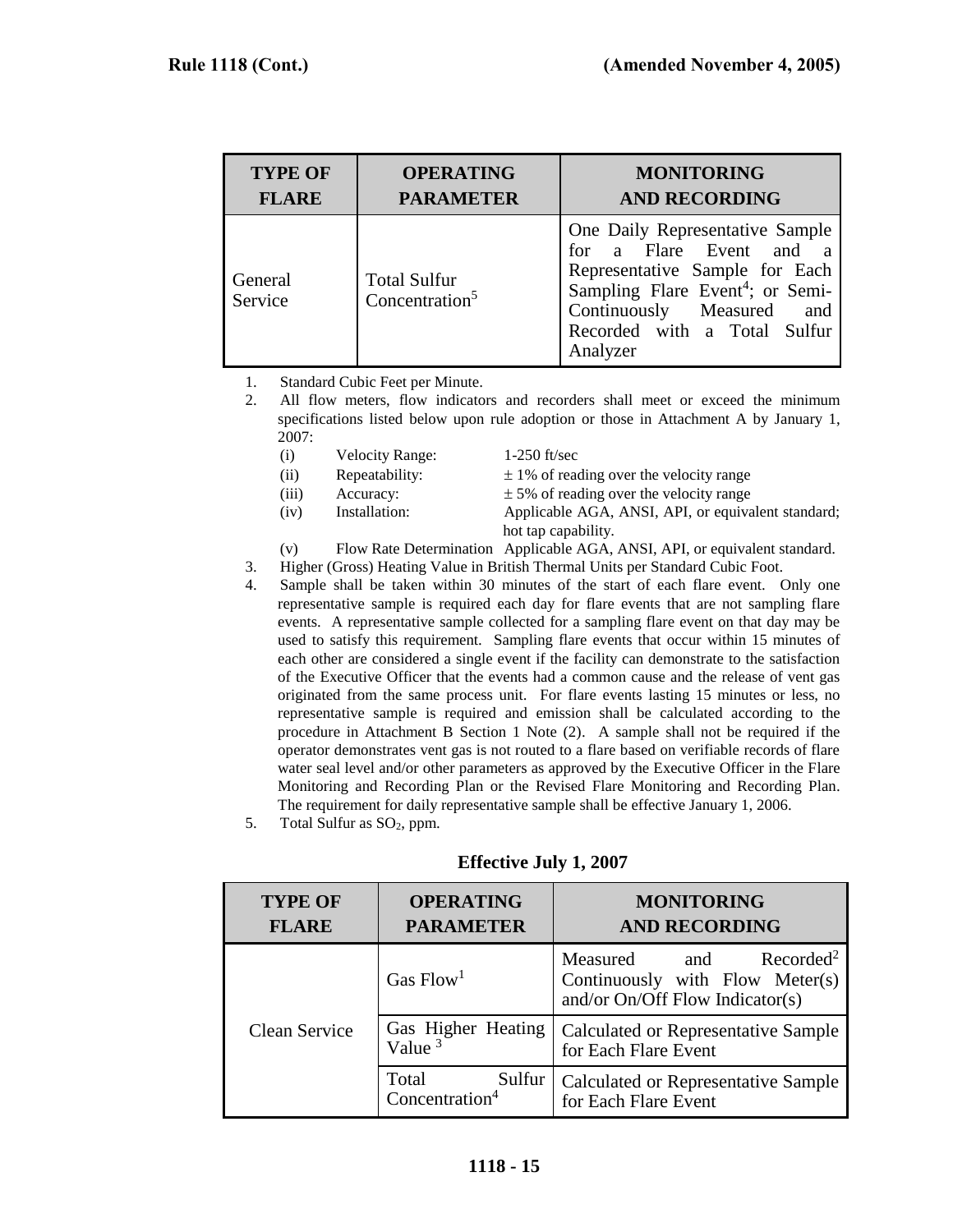| <b>TYPE OF</b><br><b>FLARE</b> | <b>OPERATING</b><br><b>PARAMETER</b>              | <b>MONITORING</b><br><b>AND RECORDING</b>                                                                                                                                                                                                                                                                                                                                                                                   |
|--------------------------------|---------------------------------------------------|-----------------------------------------------------------------------------------------------------------------------------------------------------------------------------------------------------------------------------------------------------------------------------------------------------------------------------------------------------------------------------------------------------------------------------|
|                                | Gas $Flow1$                                       | and $\qquad$ $\qquad$ $\qquad$ $\qquad$ $\qquad$ $\qquad$ $\qquad$ $\qquad$ $\qquad$ $\qquad$ $\qquad$ $\qquad$ $\qquad$ $\qquad$ $\qquad$ $\qquad$ $\qquad$ $\qquad$ $\qquad$ $\qquad$ $\qquad$ $\qquad$ $\qquad$ $\qquad$ $\qquad$ $\qquad$ $\qquad$ $\qquad$ $\qquad$ $\qquad$ $\qquad$ $\qquad$ $\qquad$ $\qquad$ $\qquad$ $\qquad$<br>Measured<br>Continuously with Flow Meter(s)<br>and/or $On/Off$ Flow Indicator(s) |
| Emergency<br>Service           | Gas Higher Heating<br>Value $3$                   | Continuously Measured<br>and<br>Recorded with a Higher Heating<br>Value Analyzer                                                                                                                                                                                                                                                                                                                                            |
|                                | <b>Total Sulfur</b><br>Concentration <sup>4</sup> | Semi-Continuously Measured and<br>Recorded with a Total<br>Sulfur<br>Analyzer                                                                                                                                                                                                                                                                                                                                               |
|                                | Gas $Flow1$                                       | Recorded <sup>2</sup><br>Measured<br>and<br>Continuously with Flow Meter(s)<br>without on/off<br>with or<br>flow<br>indication(s)                                                                                                                                                                                                                                                                                           |
| <b>General Service</b>         | <b>Gas Higher Heating</b><br>Value $3$            | Continuously Measured<br>and<br>Recorded with a Higher Heating<br>Value Analyzer                                                                                                                                                                                                                                                                                                                                            |
|                                | <b>Total Sulfur</b><br>Concentration <sup>4</sup> | Semi-Continuously Measured and<br>Recorded with a<br>Total<br>Sulfur<br>Analyzer                                                                                                                                                                                                                                                                                                                                            |

1. Standard Cubic Feet per Minute.

2. All flow meters, flow indicators and recorders shall meet or exceed the minimum specifications in Attachment A.

3. Higher (Gross) Heating Value in British Thermal Units per Standard Cubic Foot.

4. Total Sulfur as  $SO_2$ , ppm.

(4) Alternative Flare Vent Gas Sampling

(A) In cases where sampling of vent gas is exempted pursuant to paragraph  $(k)(1)$ , the owner or operator of a gas flare shall identify for each flare event, the cause of event, the process system(s) involved, date and time event started and duration and any other information related to the type of vent gas (e.g. total sulfur concentration) which is necessary to calculate flare emissions using the guidelines in Appendix B for substituted data. The estimated emissions, subject to approval by the Executive Officer as representative of emissions from that flare event, shall be reported and submitted with the quarterly report as specified in paragraph  $(i)(4)$ .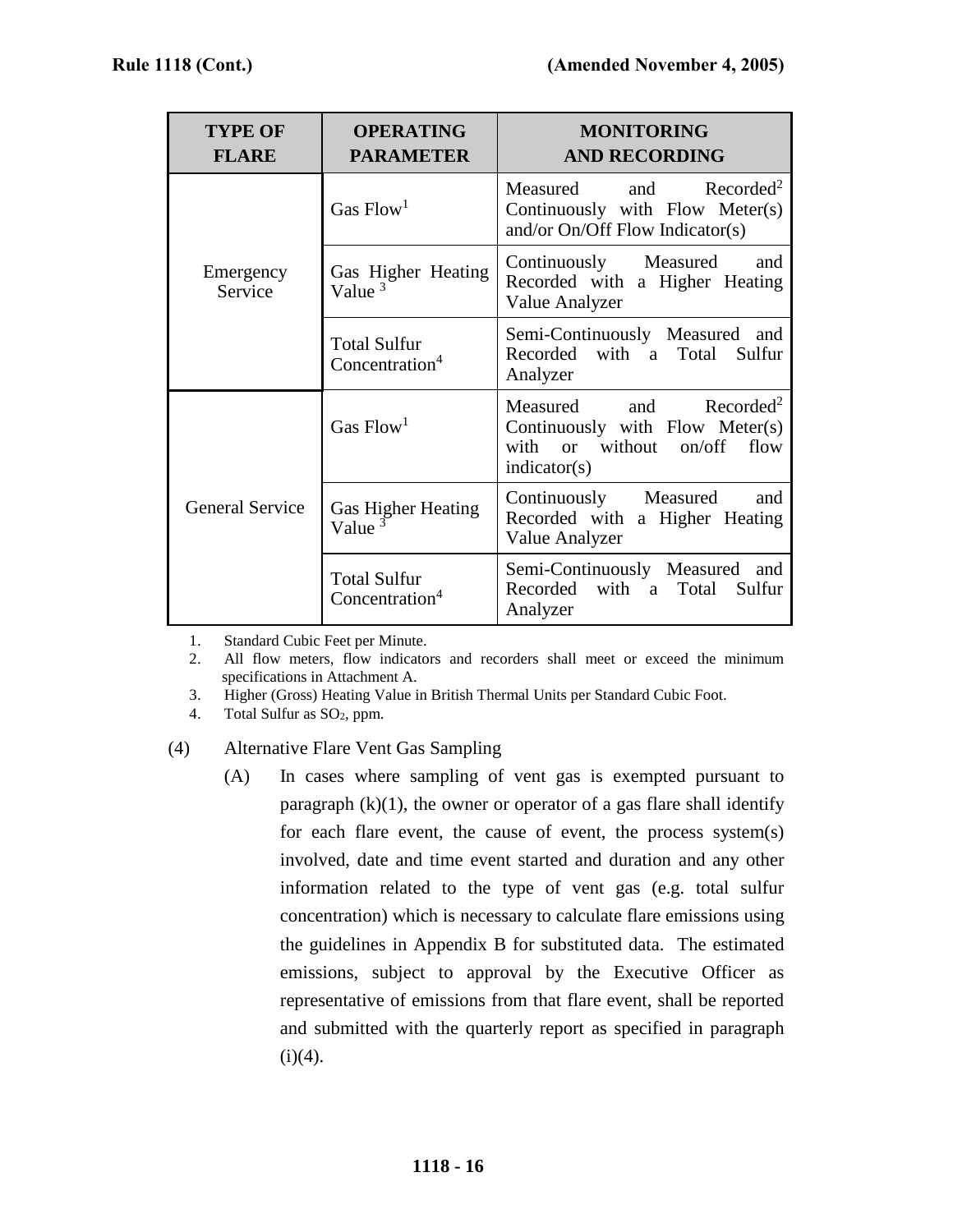- (B) The owner or operator of a flare may comply with the vent gas sampling requirements of paragraph  $(g)(3)$  based on alternative criteria for determining a sampling flare event for each specific flare, provided that such alternative criteria are submitted as part of the Flare Monitoring and Recording Plan in subparagraph (f)(3)(P), and are approved in writing by the Executive Officer.
- (C) During the interim period, which is after the approval of the Flare Monitoring and Recording Plan or Revised Flare Monitoring and Recording Plan and until in compliance with paragraph  $(g)(1)$ , an alternative sampling program for sampling flare events for each flare may be used provided the following requirements are met:
	- (i) A request to use an alternative sampling program has been submitted by the flare owner or operator as part of the Flare Monitoring and Recording Plan pursuant to subparagraph  $(f)(3)(Q)$  and approved as equivalent by the Executive Officer. The Executive Officer must make a finding, in the case of an existing facility, that compliance with subparagraph  $(f)(1)(B)$  is not feasible.
	- (ii) The vent gas(es) to each flare shall be sampled and analyzed, if applicable, for total sulfur and higher (gross) heating value in accordance with methods specified in subdivision (j), once a day. If there is a sampling flare event in any day, the sampling and analysis shall also be conducted during such event in addition to the daily sampling requirement.
	- (iii) In addition to the samples collected and analyzed pursuant to the requirements in clause  $(g)(4)(C)(ii)$ , the vent gas(es) to each flare shall be sampled and analyzed in accordance with Table 1, as follows:
		- (I) Once a day during each sampling flare event other than the flare event specified in clause  $(g)(4)(C)(ii)$ , if such a sampling event occurs during that day.(II) For all sampling flare events that are the

result of any process unit shutdown.

(iv) The vent gas(es) to each flare shall be sampled and analyzed for all other sampling flare events to measure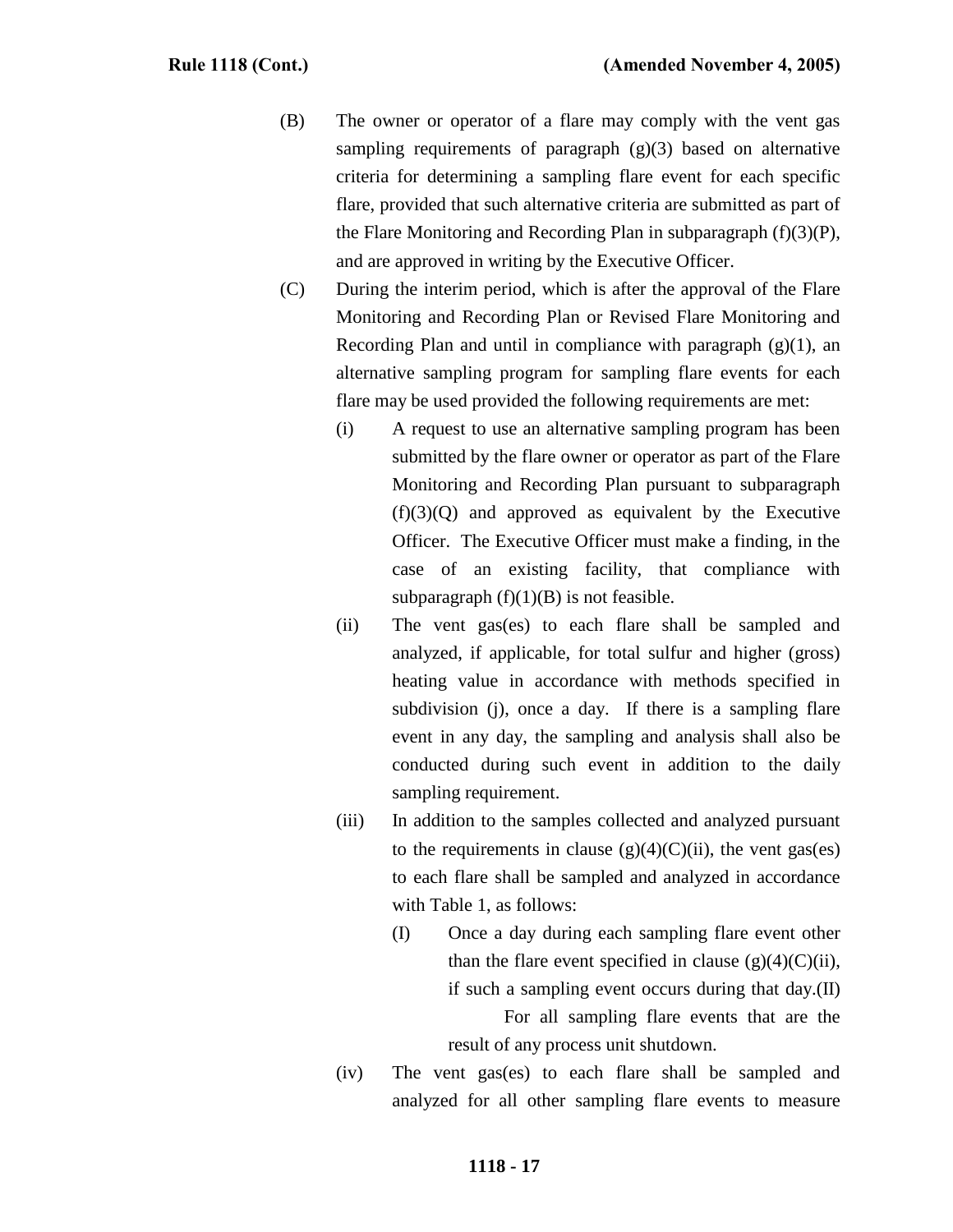hydrogen sulfide concentrations in the vent gas using a colorimetric method or other methods as specified in the Flare Monitoring and Recording Plan pursuant to subparagraph  $(f)(3)(Q)$  and as approved in writing by the Executive Officer.

- (D) After the interim period of monitoring and recording pursuant to subparagraph  $(g)(4)(C)$ , the owner or operator of a flare may, based on the monitoring data, request a change in the vent gas sampling requirement of paragraph (g)(3) and/or propose an equivalent alternative criteria for determining a sampling flare event for each specific flare, provided that the owner or operator of the flare submits an application for the modification to the Flare Monitoring and Recording Plan and can demonstrate, and obtain written approval of the Executive Officer that an alternative vent gas sampling and/or an alternative criteria for determining a sampling flare event for each specific flare is equivalent to the sampling requirement of paragraph  $(g)(3)$  and is adequate to determine the quality of vent gas(es) and to calculate emissions from all such flare events.
- (E) After the interim period of monitoring and recording pursuant to subparagraph $(g)(4)(C)$ , the Executive Officer may revise any alternative criteria for determining a sampling flare event for each specific flare or any alternative vent gas sampling which have been previously proposed by the owner or operator of a flare and approved by the Executive Officer, if the Executive Officer determines that the alternative(s) is not adequate based on the monitoring data or other information to determine the quality of vent gas(es) and to calculate emissions from all such flare events. The owner or operator of the flare shall use the revised criteria for determining a sampling flare event or vent gas sampling to monitor and record flare events no later than 30 days after written notification by the Executive Officer.
- (5) Flare Monitoring System
	- (A) Maintain any flare monitoring system, used to ensure compliance with paragraph  $(g)(3)$  of this rule, in good operating condition at all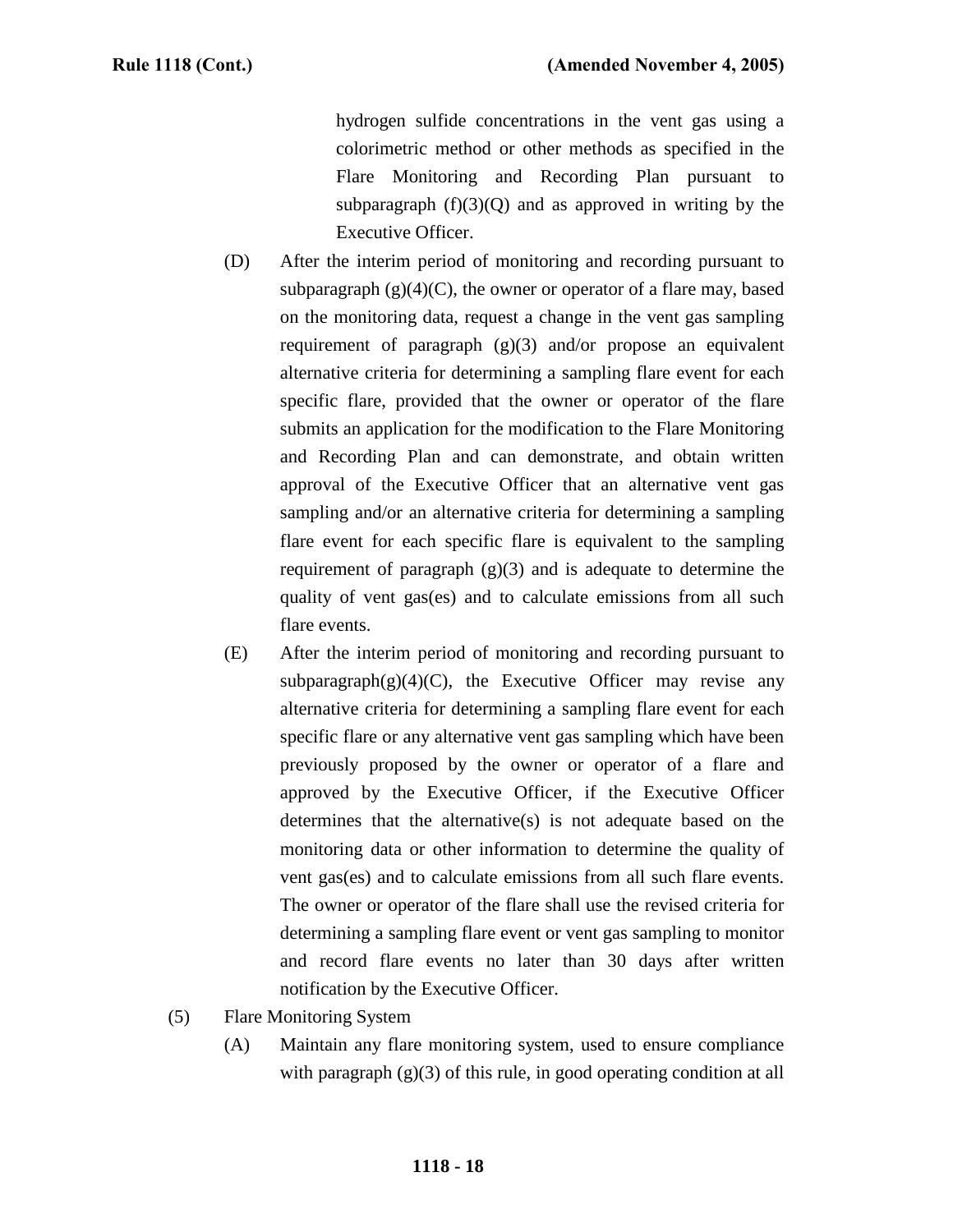times when the flare that it serves is operational, except when out of service due to:

- (i) Breakdowns and unplanned system maintenance, which shall not exceed 96 hours, cumulatively, per quarter for each reporting period; or,
- (ii) Planned maintenance, which shall not exceed 14 days per 18 month period commencing the start of flare monitoring and recording, provided that a written notification detailing the reason for maintenance and methods that will be used during the maintenance period to determine emissions associated with flare events is provided to the Executive Officer prior to, or within 24 hours of, removal of the monitoring system from service.
- (B) A flare monitoring system may be used to measure and record the operating parameters required in paragraph (g)(3) of this rule for more than one flare provided that:
	- (i) All the gases being measured and recorded are delivered to the flare(s) for combustion; and,
	- (ii) Effective July 1, 2007, if the flare monitoring system is used to measure and record the operating parameters for emergency service flares, as well as general service flares, the flare monitoring system shall consist of a continuous vent gas flow meter, a continuous higher heating value analyzer, a total sulfur analyzer and recorder that meet the requirements specified in Attachment A.
- (6) Monitor the presence of a pilot flame using a thermocouple or any other equivalent device approved by the Executive Officer to detect the presence of a flame.
- (7) Effective July 1, 2006, monitor all flares for visible emissions using color video monitors with date and time stamp, capable of recording a digital image of the flare and flame at a rate of no less than one frame per minute.
- (8) Effective January 1, 2007, for all emergency and general service flares:
	- (A) Install each flow meter in a manner and at a location that would allow for accurate measurements of the total volume of vent gas to each flare. If the flow meter cannot be placed in the location that would allow for accurate measurement due to physical constraints,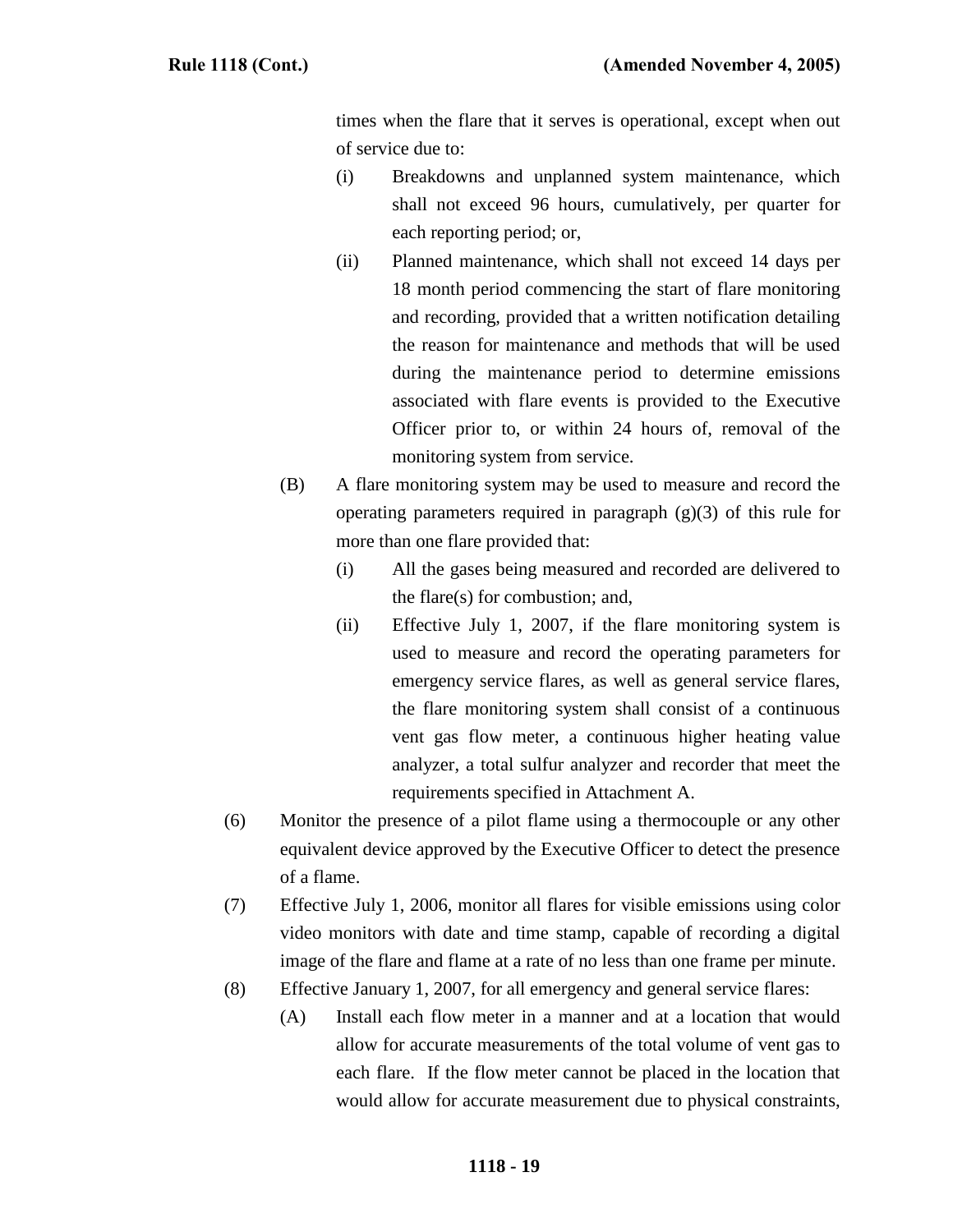the operator shall retrofit or equip the existing flow meters with totalizing capability to indicate the true net volume of gas flow to each flare.

- (B) Install an automated sample collection system at each flare, capable to alert personnel that a sample is being collected following the start of a sampling flare event, unless total sulfur is monitored with a certified analyzer approved by the Executive Officer.
- (C) Monitor and record the pilot gas and purge gas flow to each flare using a flow meter or equivalent device approved by the Executive Officer.
- (h) Recordkeeping Requirements

The owner or operator of a flare shall maintain records in a manner approved by the Executive Officer for all the information required to be monitored and make such records available to the Executive Officer upon request:

- (1) For a period of 90 days for the information required under paragraph  $(g)(7)$ ; and
- (2) For a period of five (5) years for all the information required under paragraphs (g)(3), (g)(4), (g)(5), (g)(6) and subparagraph (g)(8)(C) as applicable.

### (i) Notification and Reporting Requirements

Effective January 1, 2006, the owner or operator of a flare shall:

- (1) Provide a 24 hour telephone service for access by the public for inquiries about flare events. The owner or operator shall provide the Executive Officer in writing the name and number of the initial contact and any contact update.
- (2) Notify the Executive Officer by telephone within one hour of any unplanned flare event with emissions exceeding either 100 pounds of VOC or 500 pounds of sulfur dioxide, or exceeding 500,000 standard cubic feet of flared vent gas, and
- (3) Submit a Specific Cause Analysis as required by subparagraph  $(c)(1)(D)$  to the Executive Officer within 30 days, identifying the cause and duration of the unplanned flare event, and any mitigation and corrective actions taken. The owner or operator may request the Executive Officer to grant an extension of up to 30 days to submit the Specific Cause Analysis.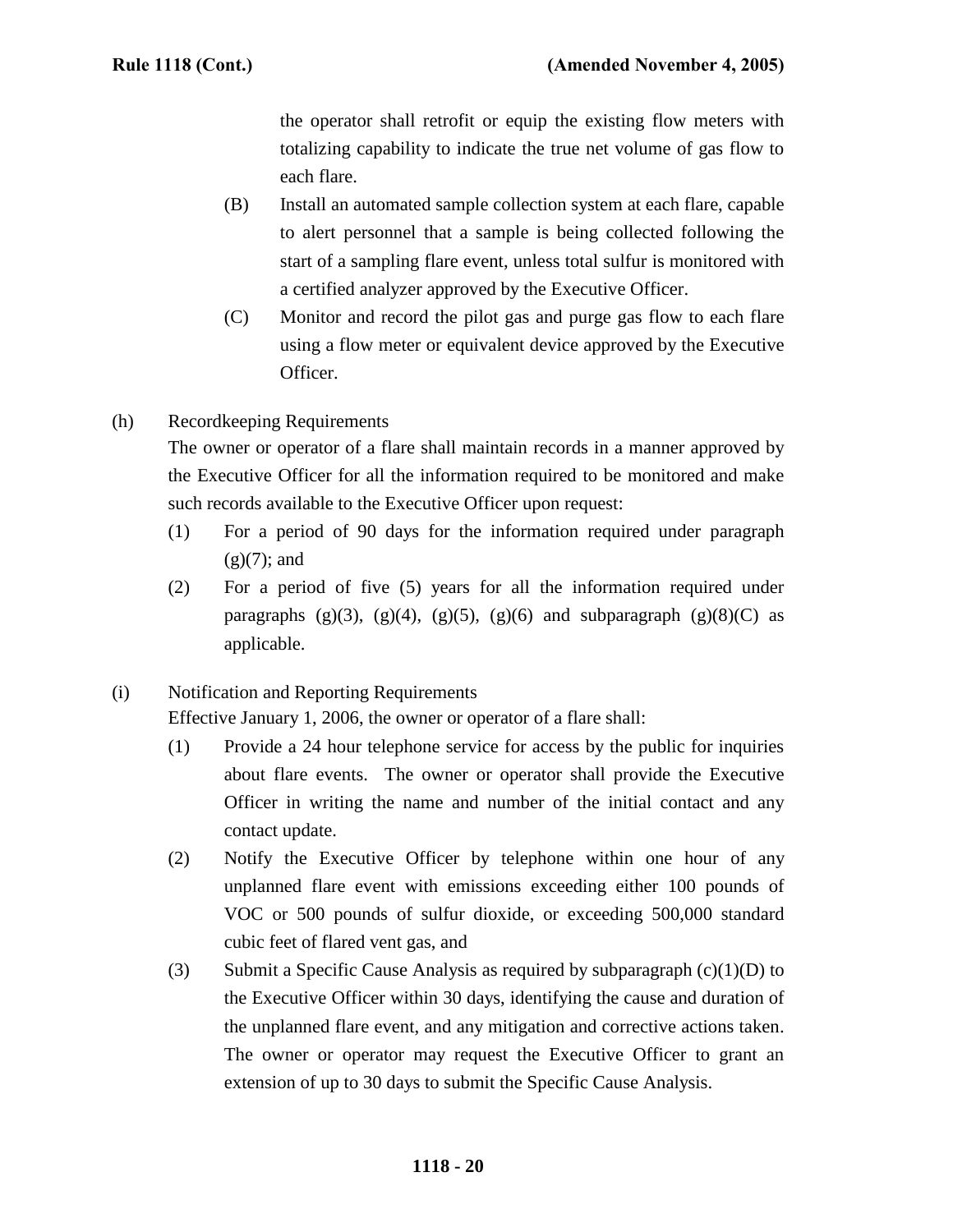- (4) Notify the Executive Officer at least 24 hours prior to the start of a planned flare event with emissions exceeding either 100 pounds of VOC or 500 pounds of sulfur dioxide, or 500,000 standard cubic feet of combusted vent gas.
- (5) Submit a quarterly report in an electronic format approved by the Executive Officer within 30 days after the end of each quarter. Each quarterly report shall be certified for accuracy in writing by the responsible facility official and shall include the following:
	- (A) The information required to be monitored under paragraph  $(g)(3)$ ,  $(g)(4)$ ,  $(g)(5)$ , d  $(g)(6)$  and subparagraph  $(g)(8)(C)$  of this rule.
	- (B) The total daily and quarterly emissions of criteria pollutants from each flare and each flare event along with all information used to calculate the emissions, which includes standard volumes, higher heating values and total sulfur concentration of the vent gases, event duration and emission factors. Identify each reported value of flow rate, higher heating values or sulfur concentration reported using Data Substitution Procedures in Attachment B, and identify the data substitution method used and the date the method was approved by the Executive Officer, if applicable.
		- (i) Emissions from flares shall be calculated using the Emissions Calculation Procedures outlined in Attachment B: Guidelines for Emissions Calculations.
		- (ii) During all down time periods of the monitoring system, emissions shall be calculated using the Missing Data Substitution Procedures outlined in Attachment B: Guidelines for Emissions Calculations.
	- (C) The description of the cause of each flare event as analyzed pursuant to subparagraphs  $(c)(1)(D)$  and  $(c)(1)(E)$  and the category of flare event such as emergency, shutdown, startup or essential operational need or other specific cause(s), and the associated emissions.
	- (D) Records of annual acoustical or temperature leak survey conducted pursuant to subparagraph  $(c)(1)(C)$ . The record shall include identification of all valves inspected, date of inspections, and the name of the person(s) conducting the inspections.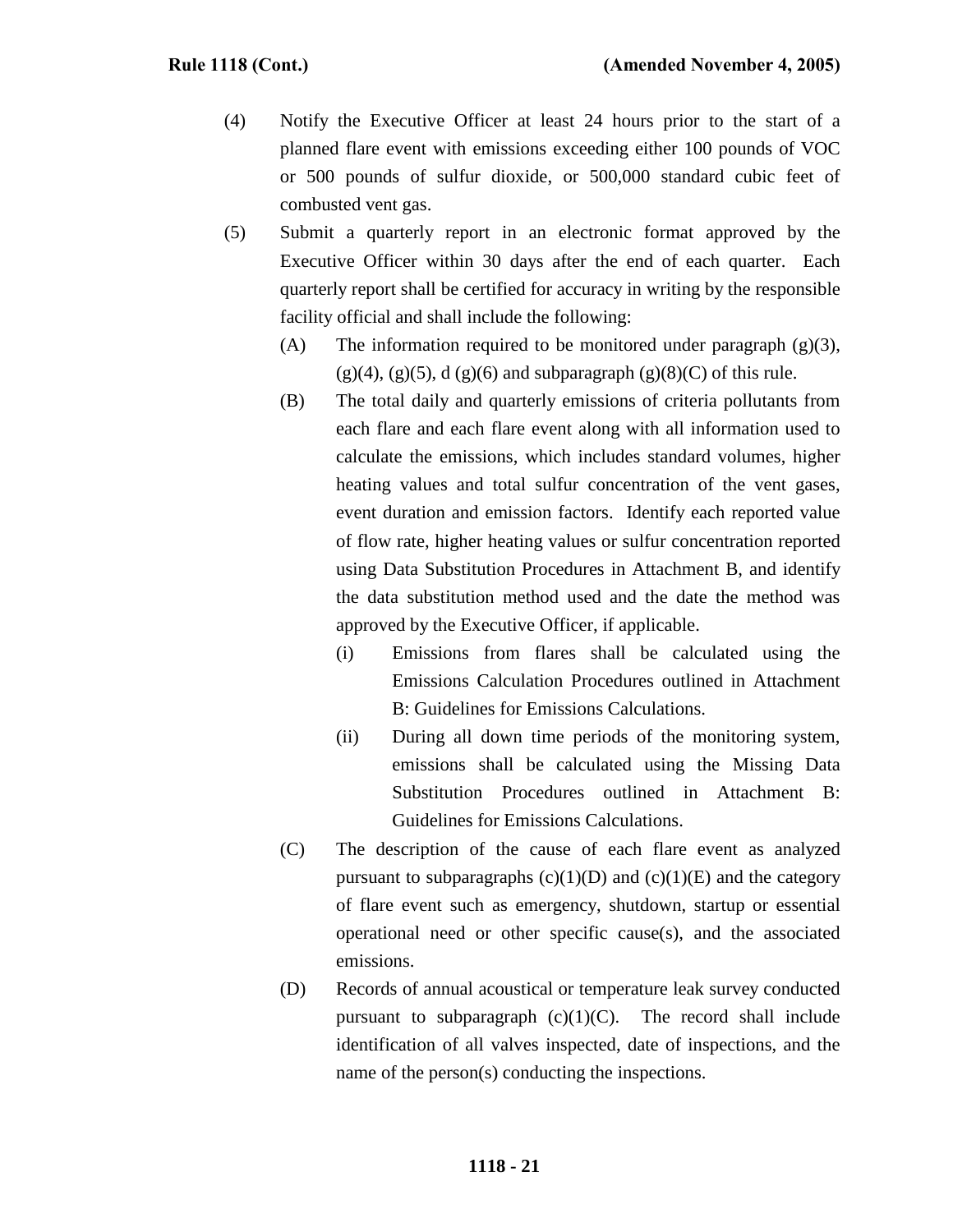- (E) Flare monitoring system downtime periods, including dates and times and explanation for each period.
- (F) A copy of written notices for all reportable air releases related to any flare event, as required by 40 CFR, Part 302 - Designation, Reportable Quantities, and Notification and 40 CFR, Part 355 - Emergency Planning and Notification, if applicable.
- (j) Testing and Monitoring Methods
	- (1) For the purpose of this rule, the test methods listed below shall be used. Alternative test methods may be used if it is determined to be equivalent and approved in writing by the Executive Officer, and, if applicable by the California Air Resources Board, and the U.S. Environmental Protection Agency.
		- (A) The higher (gross) heating value of vent gases shall be determined by:
			- (i) ASTM Method D 2382-88, ASTM Method D 3588-91 or ASTM Method D 4891-89, and
			- (ii) Effective July 1, 2007, with a higher heating value analyzer that meets or exceeds the specifications in Attachment A.
		- (B) The total sulfur concentration, expressed as sulfur dioxide, shall be determined by:
			- (i) District Method 307-91 or ASTM Method D 5504-01, and
			- (ii) Effective July 1, 2007, with a total sulfur analyzer that meets or exceeds the specifications in Attachment A.
		- (C) The gas flow shall be determined by a flow measuring device that meets or exceeds the specifications described in Attachment A, as applicable. The accuracy of all flow meters shall be verified every twelve months according to the manufacturers' procedures and the results shall be submitted to the Executive Officer within 30 days after the reports are issued.
	- (2) Until the continuous and semi-continuous analyzers are certified by the Executive Officer and operational, analyses for higher (gross) heating value and total sulfur concentration shall be:
		- (A) Conducted by a District approved lab; or
		- (B) Conducted by the owner or operator of a gas flare if the District has provided prior written approval of QA/QC and standard operating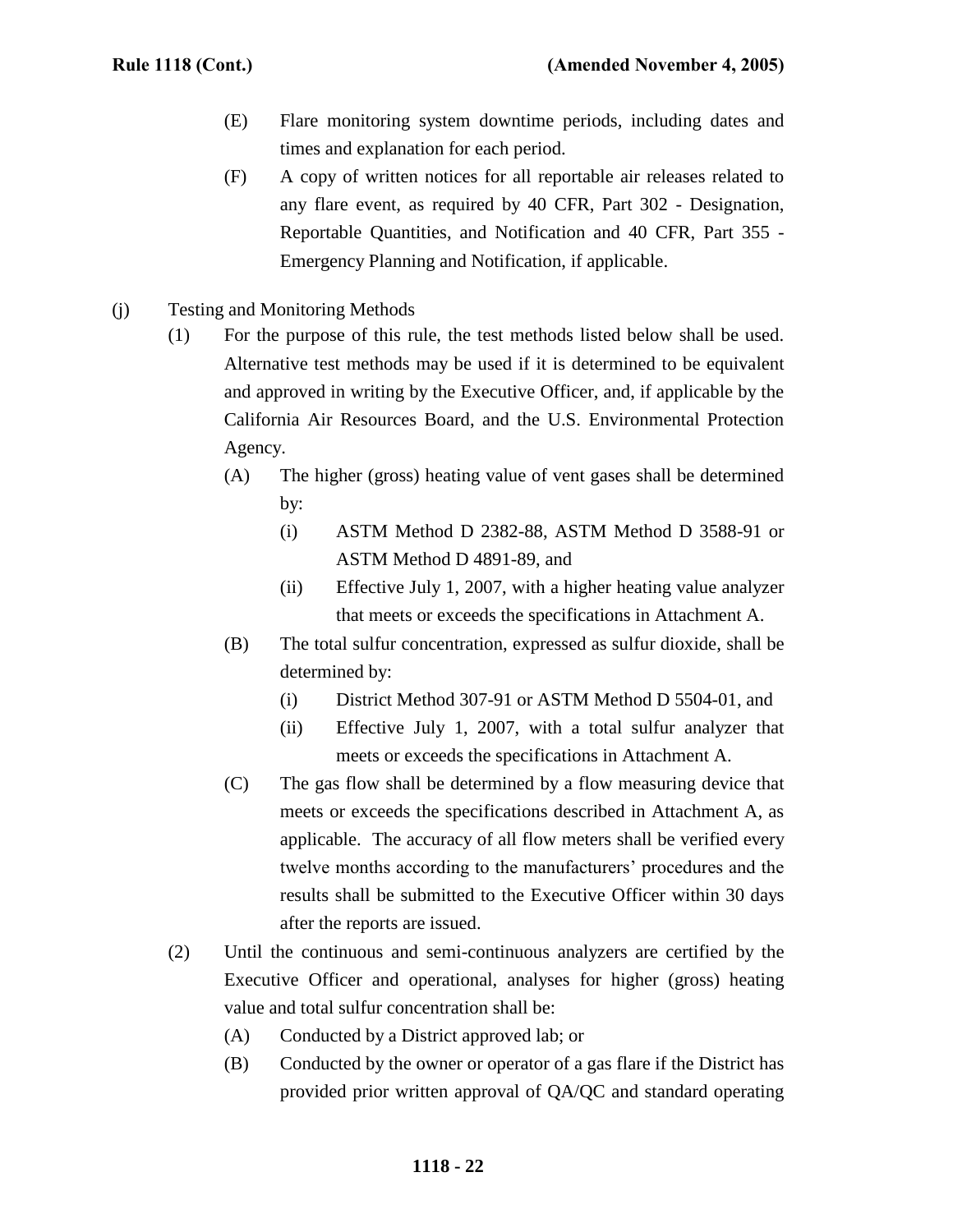procedures. All analytical reports shall be signed by the facility official responsible for analytical equipment to certify the accuracy of the reports.

- (3) Visible emissions pursuant to subparagraph  $(c)(1)(B)$  shall be determined by US EPA Method 22, 40 CFR Part 60 Appendix A.
- (4) Notwithstanding paragraph (j)(1) and (j)(2), continuous monitoring systems certified under Rule 2011 - Requirements for Monitoring, Reporting and Recordkeeping of Oxides of Sulfur (SOx) Emissions and Rule 2012 - Requirements for Monitoring, Reporting and Recordkeeping of Oxides of Nitrogen (NOx) Emissions may be used for the monitoring of vent gases.
- (k) Exemptions
	- (1) Notwithstanding a flare monitoring system, consisting of a flow meter, higher heating value analyzer and total sulfur analyzer that is in operation, sampling and analyses of representative samples for higher heating values and total sulfur concentration pursuant to paragraph  $(g)(3)$  may not be required for any flare event that:
		- (A) Is a result of a catastrophic event including a major fire or an explosion at the facility such that collecting a sample is infeasible or constitutes a safety hazard, or
		- (B) Constitutes a safety hazard to the sampling personnel at the sampling location approved in the Flare Monitoring and Recording Plan during the entire flare event, provided that a sample is collected at an alternative location where it is safe as determined by the facility owner or operator. The owner or operator shall demonstrate to the Executive Officer that the sample collected at an alternative location is representative of the flare event.
	- (2) Any sulfur dioxide emissions from flaring events caused by external power curtailment beyond the operator's control, (excluding interruptible service agreements), natural disasters or acts of war or terrorism shall not count towards the performance targets specified in subdivision (d) upon submittal of documentation proving the existence of such events and certified in writing by the petroleum refinery official responsible for emission reporting.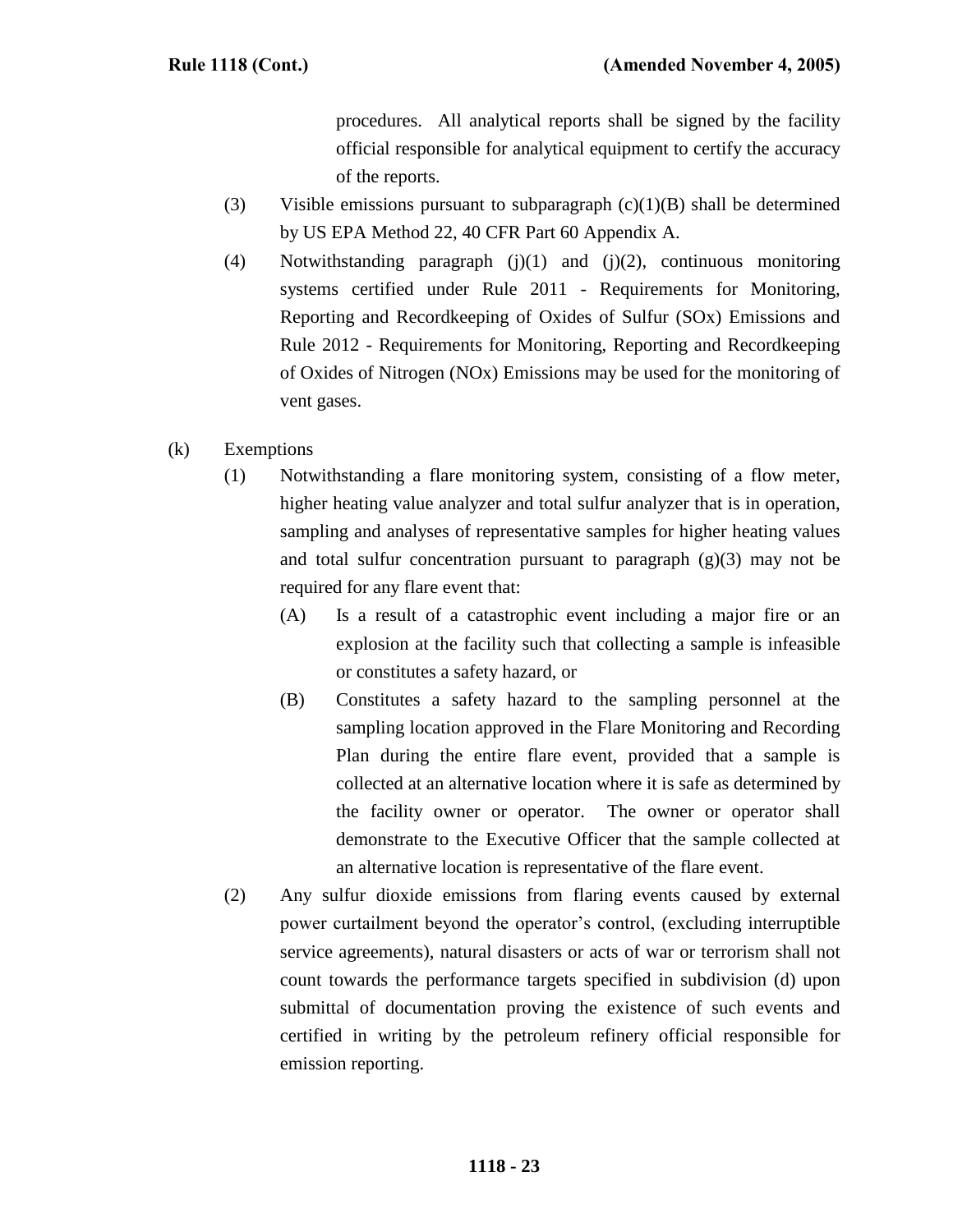## ATTACHMENT A

## **FLARE MONITORING SYSTEM REQUIREMENTS**

The components of each flare monitoring system must meet or exceed the minimum specifications listed below. Components with other specifications may be used provided the owner or operator of a gas flare can demonstrate that the specifications are equivalent and has been approved by the Executive Officer.

#### **1. Continuous Flow Measuring Device**

The monitor must be sensitive to rapid flow changes, and have the capability of reporting both instantaneous velocity and totalized flow. Materials exposed to the flare gas shall be corrosion resistant. If required by the petroleum refinery or the hydrogen production plant, the manufacturer must provide an enclosure with an area classification rating of Class 1, Division 2, Groups A, B, C, D, and is FM and CSA approved. The monitor shall (i) feature automated daily calibrations at low and high ranges, and (ii) shall signal alarms if the calibration error or drift is exceeded, provided that the monitor is equipped with such capability. The volumetric flow measuring device may consist of one or more flow meters, and, as combined, shall meet the following specifications.

| <b>Velocity Range:</b>             | $0.1-250$ ft/sec                                                                                                                                                                                                                                                                 |
|------------------------------------|----------------------------------------------------------------------------------------------------------------------------------------------------------------------------------------------------------------------------------------------------------------------------------|
| Repeatability:                     | $\pm$ 1% of reading over the velocity range                                                                                                                                                                                                                                      |
| Accuracy:                          | $+20\%$ of reading over the velocity range of 0.1-1 ft/s<br>and $\pm$ 5% of reading over the velocity range of 1-250<br>ft/s                                                                                                                                                     |
| Installation:                      | Applicable AGA, ANSI, API, or equivalent<br>standard; hot tap capability. If applicable, the<br>manufacturer must specify the straight-run pipe<br>requirements in terms of the minimum upstream and<br>downstream distances from the nearest flow<br>disturbances to the device |
| <b>Flow Rate</b><br>Determination: | Must be corrected to one atmosphere pressure and<br>$68^{\circ}$ F and recorded as one-minute averages                                                                                                                                                                           |
| Data Records                       | Measured continuously and recorded over one-<br>minute averages. The instrument shall be capable of<br>storing or transferring all data for later retrieval                                                                                                                      |
| QA/QC                              | Shall comply with the flow QA/QC requirements of<br>District Rule 218.1. An annual verification of<br>accuracy is required, and shall be specified by the<br>manufacturer. Note: A flow RATA is generally<br>infeasible due to safety concerns                                   |

### **2. On/Off Flow Indicator**

The on/off flow indicator is a device which is used to demonstrate the flow of vent gas during a flare event, and shall meet or exceed specifications as approved by the Executive Officer. The on/off flow indicator setting shall be verifiable.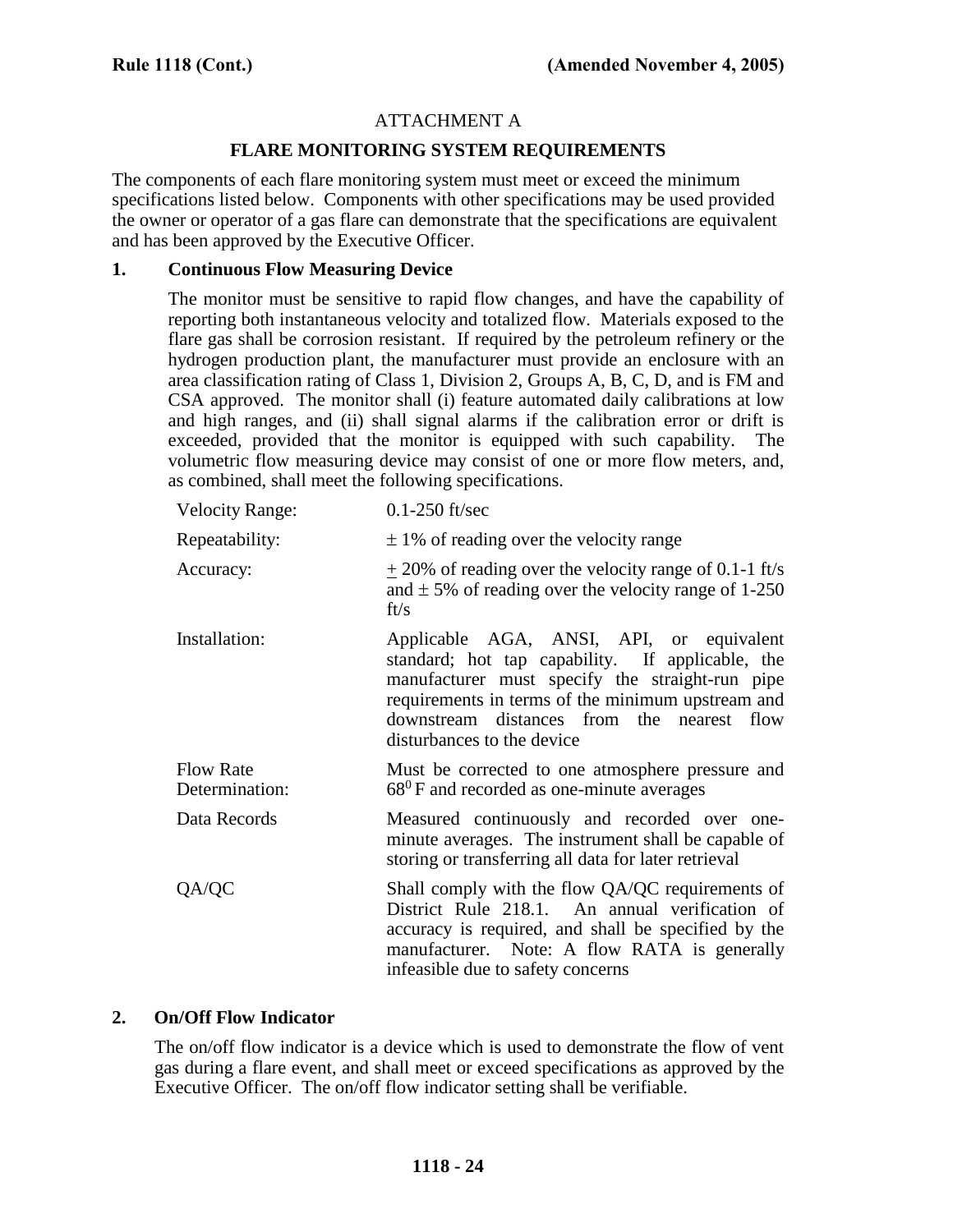## **3. Data Recording System**

All data as generated by the above flow meters and the on/off flow indicators must be continuously recorded by strip chart recorders or computers. The strip chart must have a minimum chart width of 10 inches, a readability of 0.5% of the span, and a minimum of 100 chart divisions. The computer must have the capability to generate one-minute average data from that which is continuously generated by the flow meters and the on/off limit switch.

#### **4. Continuous and Semi-continuous Gaseous Stream Higher Heating Value (HHV) Flare Monitoring Systems**

The following is intended to ensure that verifiable, meaningful, and representative data are collected from continuous and semi-continuous gaseous stream HHV flare measurement monitoring devices systems. All procedures are subject to Executive Officer review and approval.

General Requirements:

- a. The monitoring system must be capable of measuring HHV within the requirements of the rule.
- b. The monitoring system must be capable of adjusting to rapid changes in HHV within a reasonable time meeting the definition of a continuous or semi-continuous monitoring system as defined in the applicable rule and as approved by the Executive Officer.
- c. Monitoring system sampling interfaces and analyzers in contact with sample gas must be compatible with sample gases and able to resist flow temperatures and pressures.
- d. The sampling inlet system interface must be heated as necessary so as to prevent condensation.
- e. Sample gas must be conditioned such that the sample is free of particulate or liquid matter.
- f. The sample must flow without impediment through the instrument sampling system sampling interface and analyzer.
- g. Use an enclosure with an area classification rating of Class 1, Division 2, Groups A, B, C, D, and is FM or CSA approved. The enclosure must be able to maintain a stable analyzer temperature as required for analyzer performance.
- h. The monitoring system must feature automated daily calibrations calibration checks, minimally at mid-range, and preferably at both applicable Federal minimum BTU requirements (low end) and 95% of full scale (high end) ranges at low and high ranges
- i. The monitoring system analyzer must include an output compatible with a Data Acquisition System (DAS) or similar system that can process data generated by the analyzer and record the results. A data recorder compatible with analyzer output and capable of recording analyzer output must be supplied with the instrument.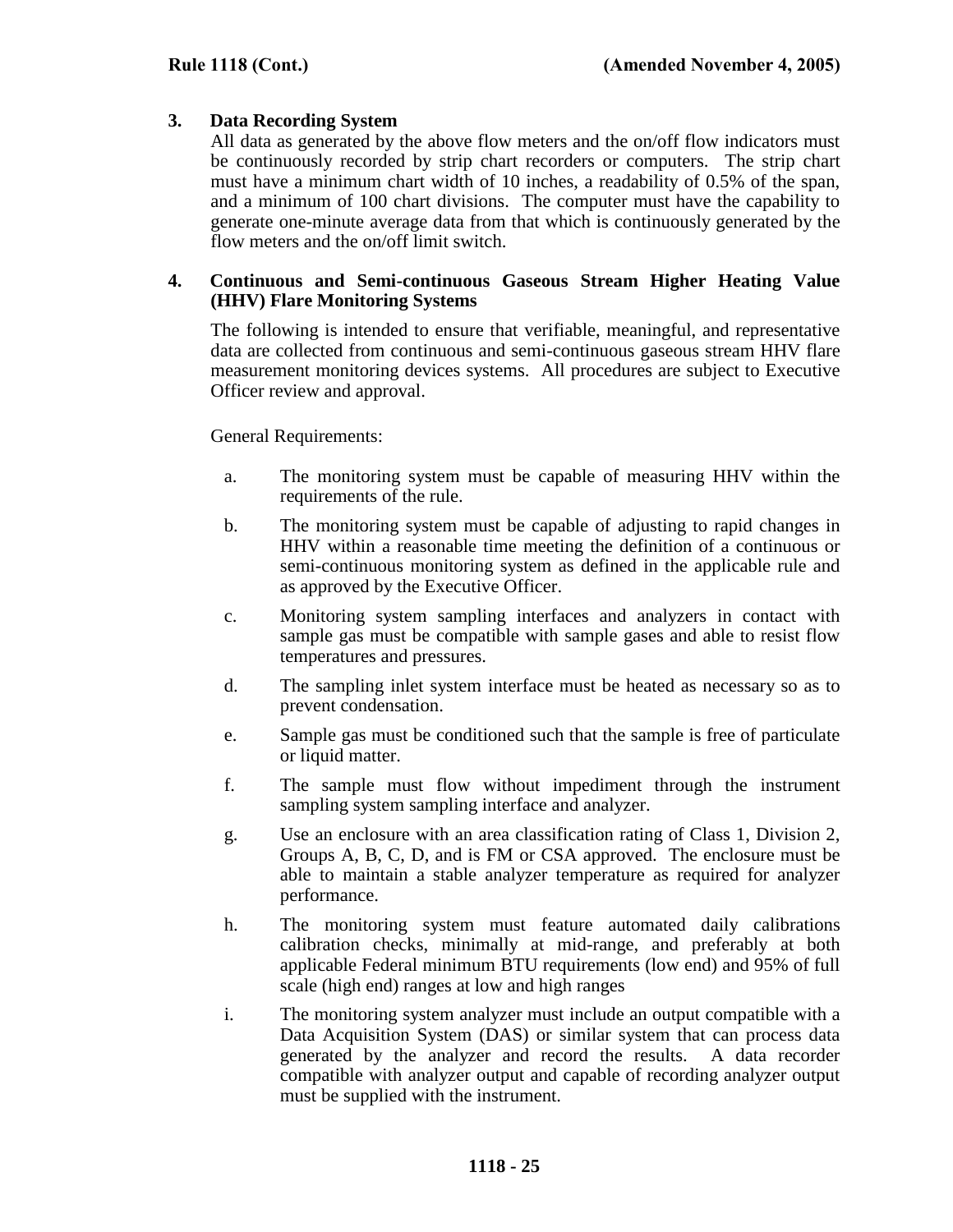- j. Each monitoring system must have a written quality assurance/quality control (QA/QC) plan approved by the Executive Officer and available for District inspection.
- k. Maintain a maintenance log for each monitoring system.
- l. Perform routine maintenance and repair as recommended by the manufacturer or according to a standard operating procedure submitted and approved by the Executive Officer.
- m. The placement and installation of monitoring systems is critical for collecting representative information on HHV gas content. Factors that should be considered in placement of a sampling interface include but are not limited to safety, ensuring the sample is representative of the source, ease of placement and access. Sampling interfaces, conditioning systems and enclosures may be shared with other instrumentation, if appropriate.
- n. Perform at monitoring system start-up and on an annual basis a relative accuracy test audit (RATA) which is the ratio of the sum of the absolute mean difference between the monitoring system generated data and the value determined using ASTM D1945-03 and ASTM D3588-91, ASTM D 4891-89, or other ASTM standard as approved by the Executive Officer. See rule 218 (a)(23) for calculations.
- o. Periodically perform a calibration curve or linearity verification error test according to permitting conditions and or on a schedule approved by the Executive Officer. Typically, this calibration curve will be prepared from standards representing a:
	- i. 10-30 percent of the measurement range
	- ii. 40-60 percent of the measurement range
	- iii. 80-100 percent of the measurement range
- p. Analyzers with auto calibration check capability should be checked daily unless a different calibration frequency is approved by the Executive Officer. For analyzers without auto calibration check capability, submit a calibration check frequency request including supporting documentation to the Executive Officer for comment and approval.
- q. Periodically perform a zero drift test. Allowed zero drift should be consistent with a properly operating system. See rule 218(a)(32) for calculations.
- r. Retain records on the valid data return percentage.
- s. Retain records on the availability or up-time of the monitoring system.
- t. Retain records on the breakdown frequency and duration of the breakdown.
- u. Retain records on excursions beyond quality control limits stated in the QA plan.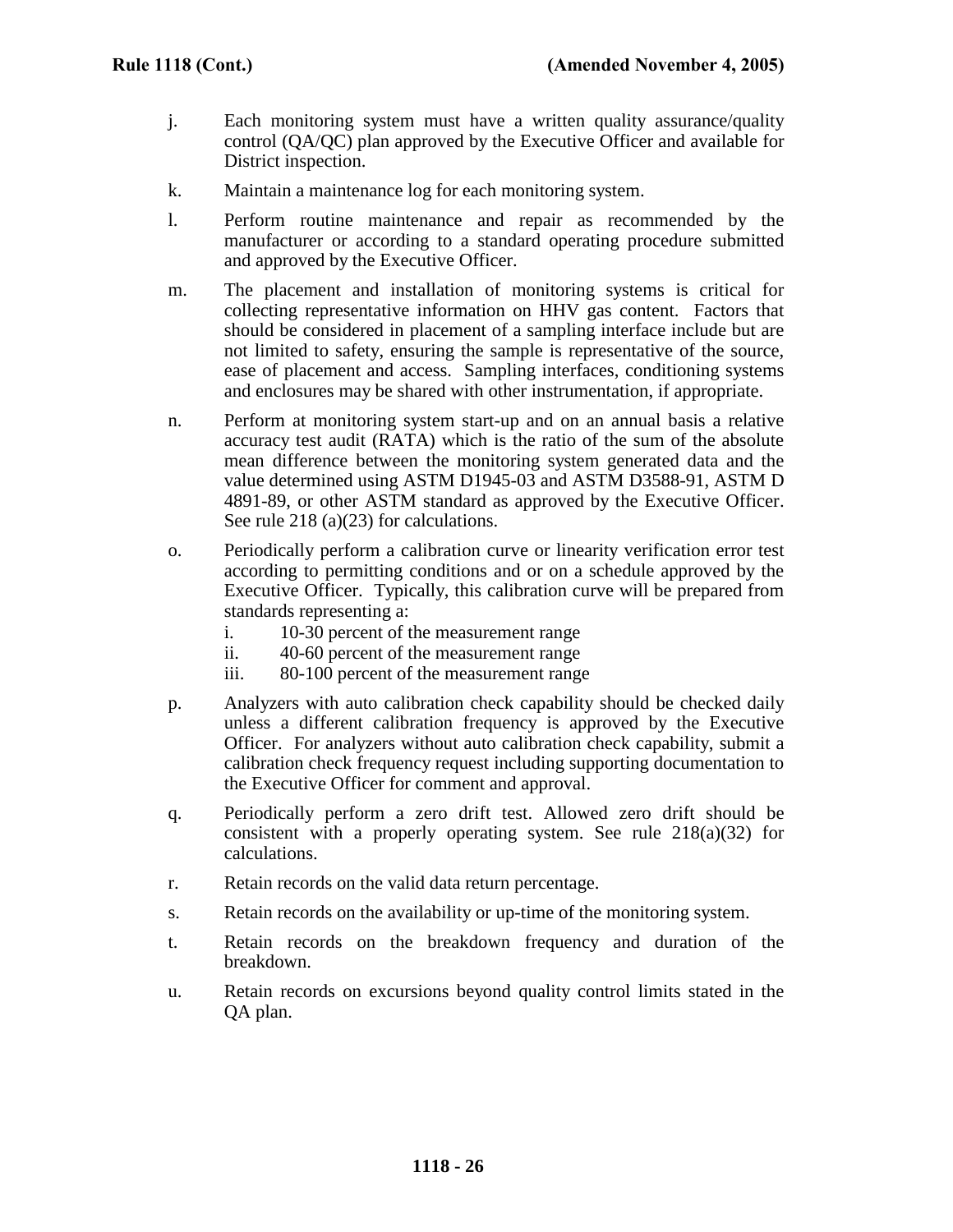### **5. Continuous and Semi-continuous Gaseous Stream Total Sulfur Monitoring Systems**

The following is intended to ensure that verifiable, meaningful, and representative data are collected from continuous and semi-continuous gaseous stream sulfur monitoring systems. All procedures are subject to Executive Officer review and approval.

General Requirements

- a. The monitoring system must be capable of measuring total sulfur concentration within the requirements of the rule.
- b. The monitoring system must be capable of adjusting to rapid changes in sulfur concentration within a reasonable time as defined in the applicable rule and as approved by the Executive Officer.
- c. Monitoring system in contact with sample gas must be inert to sulfur gases and resistant to corrosion.
- d. The sampling inlet system interface system must be heated as necessary so as to prevent condensation.
- e. Sample gas must be conditioned such that the sample is free of particulate or liquid matter.
- f. The sample must flow without impediment through the instrument sampling system sampling interface and analyzer.
- g. Use an enclosure with an area classification rating of Class 1, Division 2, Groups A, B, C, D, and is FM or CSA approved. The enclosure must be able to maintain a stable analyzer temperature as required for analyzer performance.
- h. The monitoring system must feature automated daily calibrations at low and high ranges, and shall signal alarms if the calibration error or drift is exceeded.
- i. The monitoring system must include a Data Acquisition System (DAS) or similar system that can process data generated by the analyzer and record the results.
- j. Each monitoring system must have a written quality assurance/quality control (QA/QC) plan approved by the Executive Officer and available for District inspection.
- k. Maintain a maintenance log for each monitoring system.
- l. Perform routine maintenance as recommended by the manufacturer or according to a standard operating procedure submitted and approved by the Executive Officer.
- m. The placement and installation of monitoring systems is critical for collecting representative information on total sulfur gas concentration. Factors that should be considered in placement of a sampling interface include but are not limited to safety, ensuring the sample is representative of the source, ease of placement and access. Sampling interfaces,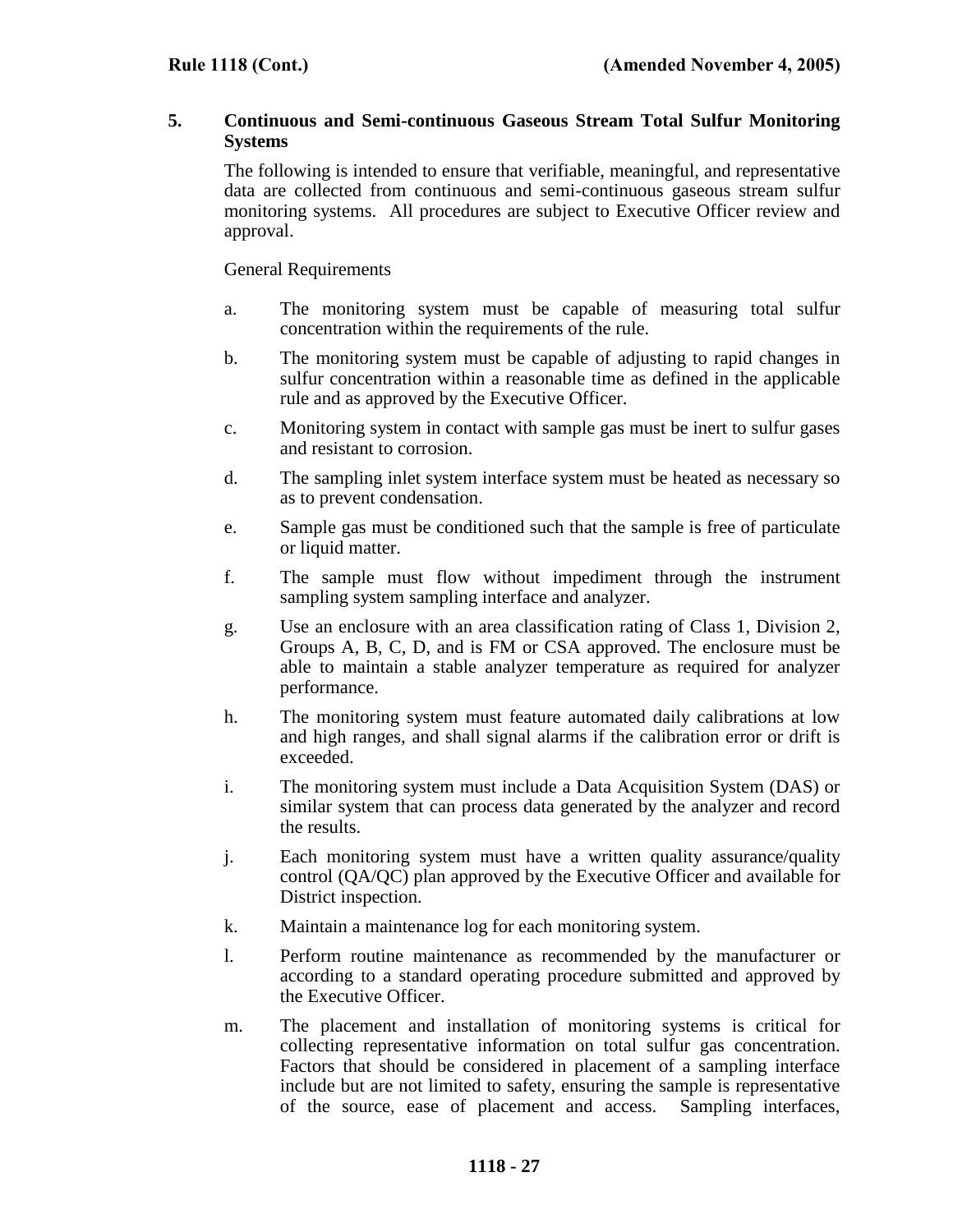conditioning systems and enclosures may be shared with other instrumentation, if appropriate.

- n. Perform at monitoring system start-up and on an annual basis a relative accuracy test audit (RATA) which is the ratio of the sum of the absolute mean difference between the monitoring system generated data and the value determined using SCAQMD Laboratory Method 307-91, ASTM D5504-01 or other ASTM standard as approved by the Executive Officer. See rule  $218(a)(23)$  for calculations.
	- Note: Facilities are reminded that there are many critical issues for the collection of representative and monitoring system comparable gas samples destined for Method 307-91 or ASTM D5504-01 analysis.
- o. Facilities are strongly encouraged to use calibration gases prepared using a NIST hydrogen sulfide SRM, Nederlands Meetinstituut NMi or a NTRM standard as the primary reference.
- p. Periodically perform a calibration curve or linearity verification performed according to permitting conditions and/or on a schedule approved by the Executive Officer. Typically, this calibration curve will be prepared from standards representing:
	- i. 10 to 30 percent of the measurement range
	- ii. 40 to 60 percent of the measurement range
	- iii. 80 to 100 percent of the measurement range
- q. Analyzers with auto calibration capability shall be calibrated daily unless a different calibration frequency is approved by the Executive Officer. For analyzers without auto calibration capability, submit a calibration frequency request, including supporting documentation to the Executive Officer for comment and approval.
- r. Seven Day Calibration Error Test shall be performed by evaluating the analyzer performance over seven consecutive days as necessary. The calibration drift should not exceed five percent of the full-scale range.
- s. Analyze daily a control or drift test sample or standard. Adequate system analyzer performance is demonstrated by recoveries of 90 to 110 percent of the theoretical amounts for total reduced sulfur species in the test gas.
- t. Periodically perform an analyzer blank test to evaluate the presence of analyzer leaks or wear on sample valves and related components. Replace components as necessary to restore the analyzer to nominal function. A blank should yield results below the monitoring plan approved lower measurement range.
- u. Periodically perform a zero drift test. Allowed zero drift should be consistent with a properly operating system analyzer. See rule 218(a)(32) for calculations.
- v. Retain records on the valid data return percentage.
- w. Retain records on the availability or up-time of the monitoring system.
- x. Retain records on the breakdown frequency and duration of the breakdown.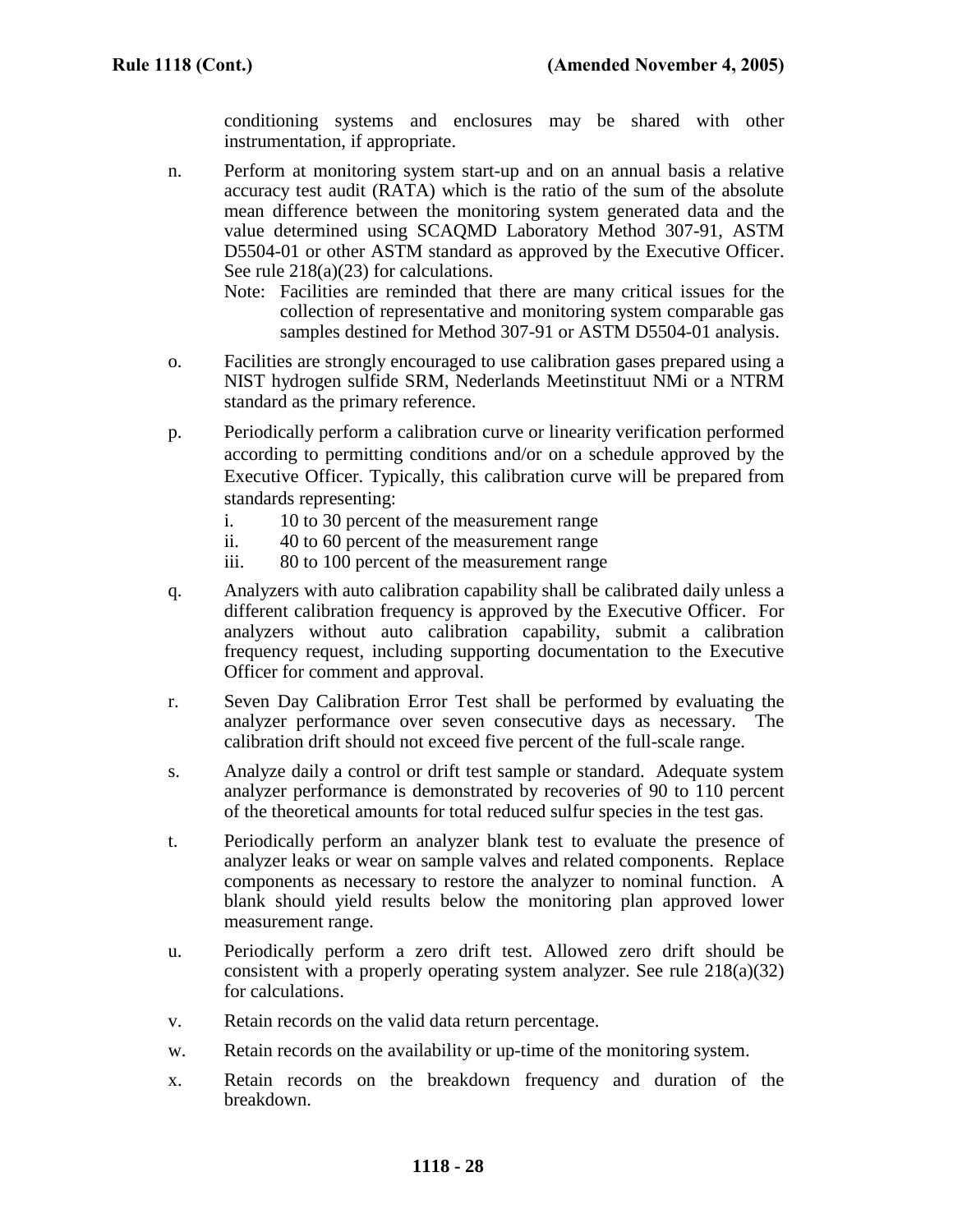y. Retain records on excursions beyond quality control limits stated in the QA plan.

Gas Chromatograph (GC) Based System Analyzer Specific Requirements

- a. The following performance tests specific to GC based sulfur analyzers are part of an overall QA program. This list is not all inclusive. The specific performance tests that are required under rule compliance will be based upon analyzer configuration, data requirements, practical concerns such as safety and are subject to approval by the Executive Officer.
	- i. Whenever a calibration is performed and whenever a calibration drift test is performed, examine retention times for each calibration component. Compare the retention times against historically observed retention times. Retention time drift should be better than within five percent. Compare the retention times to analyzer and DAS parameters such as time gates to ensure compatibility. These parameters including the analysis time may need to be updated on occasion.
	- ii. Verify daily that the analyzer response drift for individual sulfur species does not exceed ten percent of the control information.

Total Sulfur Analyzer System Requirements

- a. The following performance tests specific to total sulfur based analyzers are part of an overall QA program. This list is not all inclusive. The specific performance tests that are required under rule compliance will be based upon instrument analyzer configuration, data requirements, practical concerns such as safety and are subject to approval by the Executive Officer.
	- i. Verify daily that the analyzer response drift for the concentration of total sulfur, expressed as sulfur dioxide does not exceed ten percent of the control information.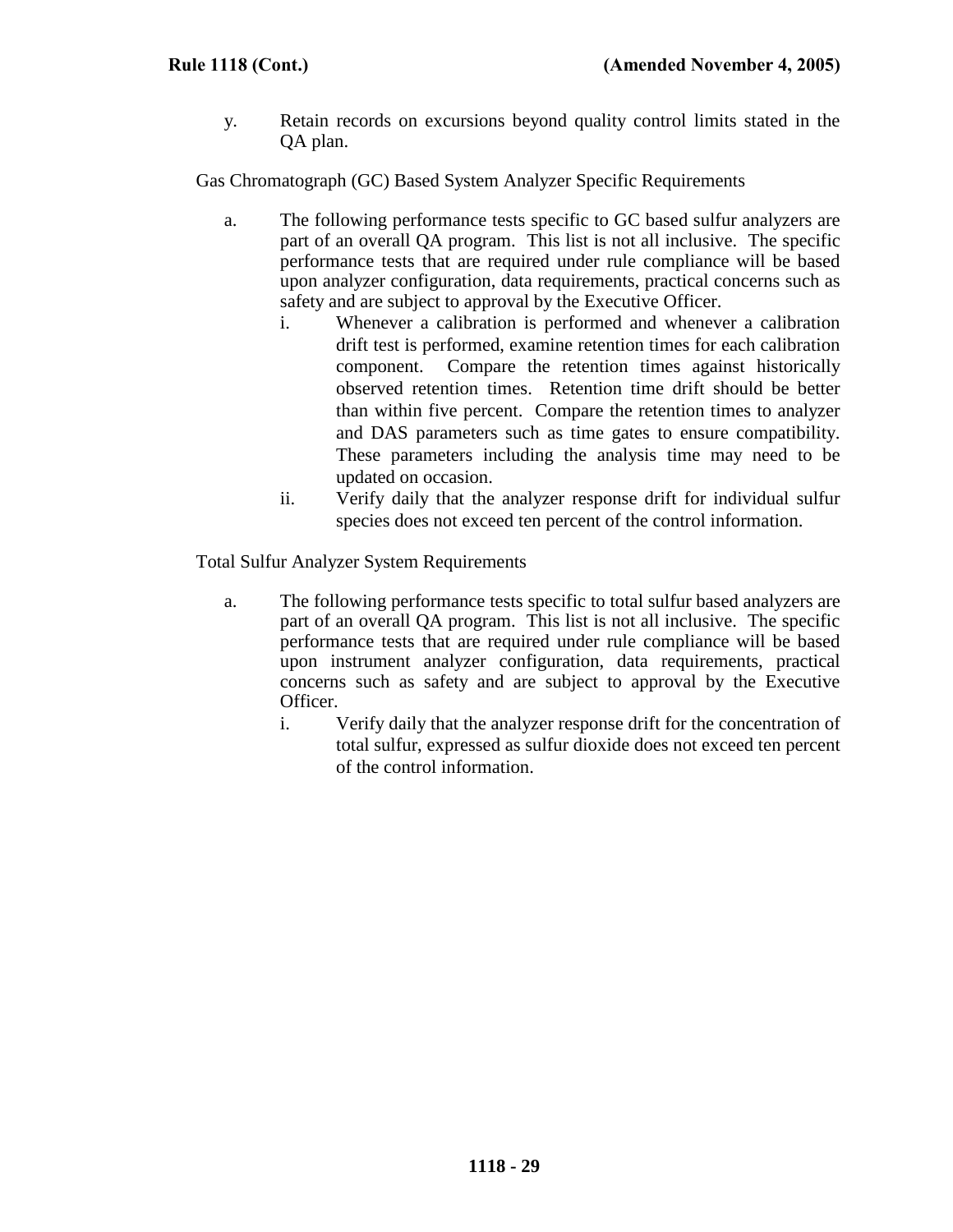### ATTACHMENT B

#### **GUIDELINES FOR CALCULATING FLARE EMISSIONS**

The following methods shall be used to calculate flare emissions. An alternative method may be used, provided it has been approved as equivalent in writing by the Executive Officer.

#### **1. Emission Calculation Procedures**

Petroleum refinery, sulfur recovery plant or hydrogen production facility operators shall use the following equations and emission factors to calculate emissions from vent gas, natural gas, propane and butane:

| <b>Vent Gas</b>      |                       |                        |  |
|----------------------|-----------------------|------------------------|--|
| <b>Air Pollutant</b> | <b>Equation</b>       | <b>Emission Factor</b> |  |
| <b>ROG</b>           | $E = V x HHV x EF$    | $0.063$ lb/mmBTU       |  |
| NOx                  | $E = V x HHV x EF$    | $0.068$ lb/mmBTU       |  |
| $\cap$               | $E = V x HHV x EF$    | $0.37$ lb/mmBTU        |  |
| <b>PM10</b>          | $E = V x EF$          | 21 lb/mmSCF            |  |
| SOx                  | $E = V x Cs x 0.1662$ | Note $(1)$             |  |

Where:

 $E =$  Calculate vent gas emissions (lbs)

- V= Volume flow of vent gas, as measured in million standard cubic foot at 14.7 psia and  $68^{\circ}$  Fahrenheit
- $HHV = Higher Heating Value$ , as measured in British Thermal Unit per standard cubic foot
- $EF = E$ mission Factor
- $Cs = The concentration of total sulfur in the vent gas, expressed as sulfur$ dioxide, as measured in part per million by volume using the methods specified in this rule.
- Note (1) If an approved total sulfur analyzer is used in accordance with this rule, Cs is the concentration of total sulfur in the vent gas, averaged over 15 minutes or less, if the event duration is shorter than 15 minutes.
- Note (2) For a flare event where a representative sample or other sampling method is not required pursuant to Table 1 of this rule, use HHV and/or Cs from any representative sample of a flare event on the same day. If no representative sample is taken that day, use HHV and/or Cs from the last representative sample taken prior to the flare event.

| <b>Air Pollutant</b> | <b>Equation</b> | <b>Emission Factor (lb/mmSCF)</b> |
|----------------------|-----------------|-----------------------------------|
| <b>ROG</b>           | $E = V x EF$    |                                   |
| NOx                  | $E = V x EF$    | 130                               |
| CΩ                   | $E = V x EF$    | 35                                |
| <b>PM10</b>          | $E = V x EF$    | 7.5                               |
|                      | $E = V x EF$    | $+182$                            |

#### **Natural Gas**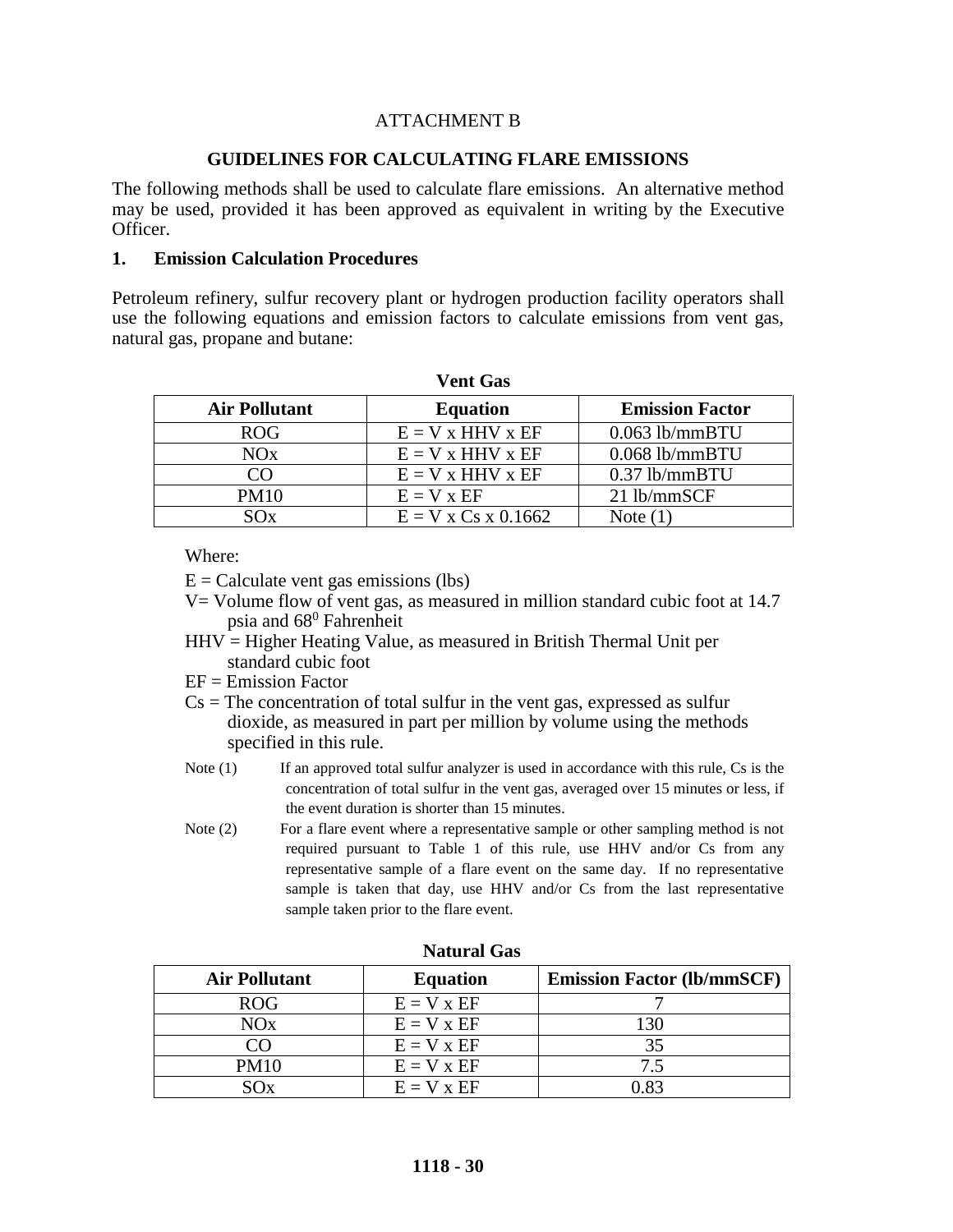| <b>Air Pollutant</b>  | <b>Equation</b>     | <b>Emission Factor</b><br>(lb/mm B T U) |
|-----------------------|---------------------|-----------------------------------------|
| <b>ROG</b>            | $E = V x 3500 x EF$ | 0.003                                   |
| <b>NO<sub>x</sub></b> | $E = V x 3500 x EF$ | 0.13                                    |
| CO                    | $E = V x 3500 x EF$ | 0.032                                   |
| <b>PM10</b>           | $E = V x 3500 x EF$ | 0.0014                                  |
| SOx                   | $E = V x 3500 x EF$ | ) 047                                   |

#### **Propane and Butane**

### **Single On/Off Flow Indicator Switch**

The flow rate setting of the on/off flow indicator switch if the switch is not actuated or the maximum design capacity of the flare for the flow rate for each flare event.

### **Multiple On/Off Flow Indicator Switch**

- a) The flow rate setting of the first stage on/off flow indicator switch if the switch is not actuated.
- b) When an on/off switch is actuated assume the flow rate is the flow rate that would actuate the on/off switch set at the next highest flow rate.
- c) Use the maximum design capacity of the flare for the flow rate when the on/off switch set for the highest flow rate is actuated.

## **Flow Meters Only**

- a) Use the recorded flow meter data until the maximum range is exceeded.
- b) When the maximum range of the flow meter is exceeded, assume the flow rate is the maximum design capacity of the flare(s), unless the owner or operator demonstrates and the Executive Officer approves a calculated flow based upon operational parameters and process data that represent the flow during the period of time that the flow exceeded the maximum range of the flow meter.
- c) When the flow rate is below the valid lower range of the flow meter, assume the flow rate is at the lower range.

## **Combination of Flow Meters and On/Off Flow Indicator Switches**

- a) Use the recorded flow meter data until the maximum range is exceeded.
- b) When the maximum range of the flow meter is exceeded, assume the flow rate is the flow rate that would actuate the on/off switch set at the next highest flow rate.
- c) Use the maximum design capacity of the flare for the flow rate when the on/off switch set for the highest flow rate is actuated.
- d) When the flow rate is below the valid lower range of the flow meter, assume the flow rate is at the lower range.
- e) When the flow rate is below the valid lower range of the flow meter and the set flow rate of an on/off switch, assume the flow rate is the flow rate that would actuate the on/off switch.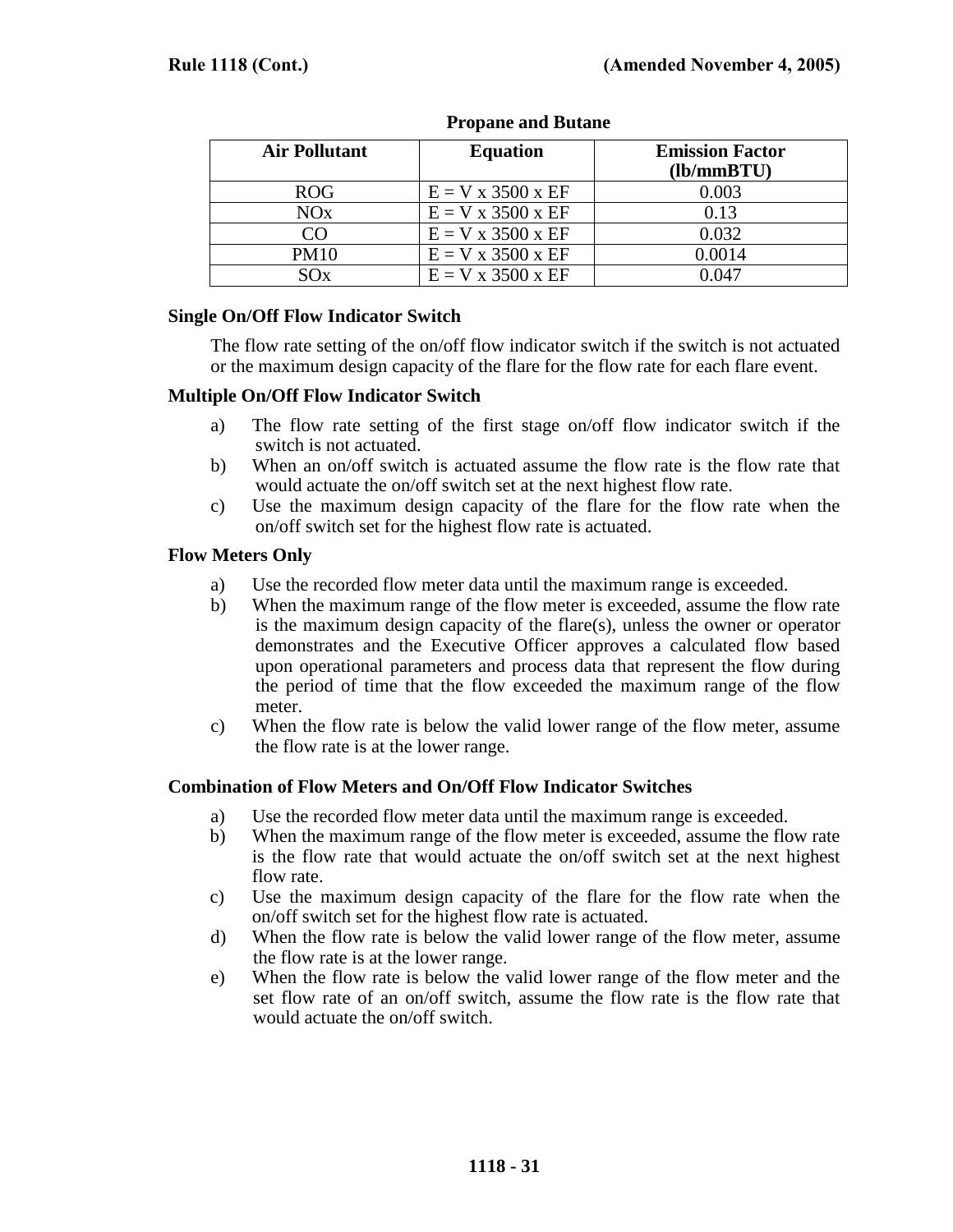## **2. Data Substitution Procedures**

For any time period for which the vent gas flow, the higher heating value or the total sulfur concentration, expressed as sulfur dioxide, are not measured, analyzed and recorded pursuant to the requirements of this rule, unless the owner or operator of a petroleum refinery, sulfur recovery plant or hydrogen production plant demonstrates using verifiable records of flare water seal level and/or other parameters as approved by the Executive Officer in the Flare Monitoring and Recording Plan or the Revised Flare Monitoring and Recording Plan that no flare event occurred during the period these parameters were not measured, analyzed or recorded, the operator shall substitute and report the following values:

- a) If the flow rate is not measured or recorded for any flare event, the totalized flow shall be calculated from the methodology in section  $2(a)(i)$  below, unless the Executive Officer approves the method specified in Section  $2(a)(ii)$ .
	- i) The totalized flow shall be calculated from the product of the flare event duration and the estimated flow rate. The flow rate shall be calculated using the following equation for the period of time the flow meter was out of service:

$$
FR = Max. FR - 0.5 (Max. FR - Avg. FR)
$$

Where:

 $FR =$  Estimated Flow Rate (standard cubic feet per minute)

- $Max FR$  = Maximum flow rate that was measured and recorded for that flare during the previous 20 quarters preceding the flare event. This maximum value is based on the average flow rate during an individual flare event, not an instantaneous maximum value.
- Avg  $FR =$  Average flow rate for all measured and recorded flow rates for all sampled flare events for that flare, during the previous 20 quarters preceding the subject flare event.

The duration of a flare event during periods when the flow meter is out of service shall be determined using an alternate method approved by the Executive Officer in the Flare Monitoring and Recording Plan or Revised Flare Monitoring and Recording Plan.

In the absence of an approved alternate method to determine the duration of the flare event during periods when the flow meter is out of service, the operator shall report the flare to be venting for the entire time the flow meter is out of service.

ii) Alternate methods using recorded and verifiable operational parameters and/or process data, including reference to similar events that have previously occurred, approved by the Executive Officer to be representative of the volume of vent gas, may be used to determine the flow rate in lieu of the method specified above.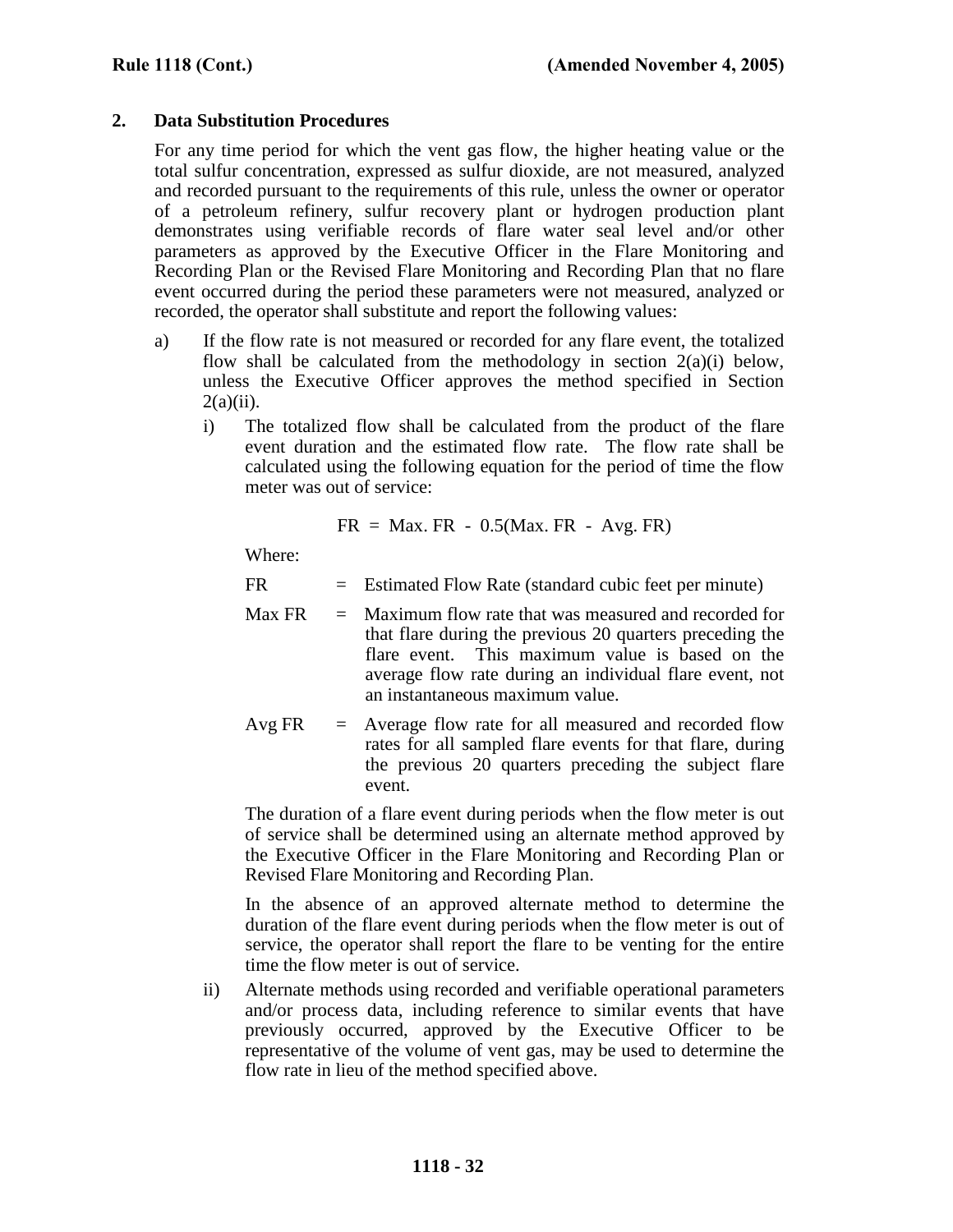- b) If the higher heating value is not measured or recorded for any flare event pursuant to the requirements of this rule, the higher heating value shall be calculated from the methodology in section 2(b)(i) below, unless the Executive Officer approves the method specified in Section 2(b)(ii).
	- i) The higher heating value shall be calculated using the following equation for the period of time this parameter was not measured or recorded:

 $HHV = Max HHV - 0.5(Max HHV - Avg HHV)$ 

Where:

- $HHV = Estimated higher heating value (Btu/scf)$
- $Max HHV = Maximum HHV$  measured and recorded for that flare during the previous 20 quarters preceding the flare event.
- Avg  $HHV$  = Average value of all  $HHV$  measured and recorded for that flare for all sampled flare events during the previous 20 quarters preceding the flare event.
- ii) Alternate methods using recorded and verifiable operational parameters and/ or process data, including reference to similar events that have previously occurred, approved by the Executive Officer to be representative of the HHV of the vent gas, may be used to determine the HHV in lieu of the method specified above.
- c) If the total sulfur concentration, expressed as sulfur dioxide, is not measured or recorded for any flare event pursuant to the requirements of this rule, it shall be calculated from the methodology in section  $2(c)(i)$  below, unless the Executive Officer approves the method specified in Section 2(c)(ii).
	- i) The total sulfur concentration expressed as sulfur dioxide shall be calculated using the following equation for the period of time this parameter was not measured or recorded:

$$
SFE = Max SFE - 0.5(Max SFE - Avg SFE)
$$

Where:

- $SFE = Estimated total sulfur concentration, expressed as sulfur$ dioxide (ppmv)
- $Max SFE = Maximum total sulfur concentration expressed as sulfur$ dioxide measured and recorded for that flare during the previous 20 quarters preceding the flare event.
- $Avg SFE = Average value of all total sulfur concentrations$ measured and recorded for that flare for all sampled flare events during the previous 20 quarters preceding the flare event.
- ii) Alternate methods using recorded and verifiable operational parameters and/ or process data, including reference to similar events that have previously occurred, approved by the Executive Officer to be representative of the total sulfur concentration of the vent gas expressed